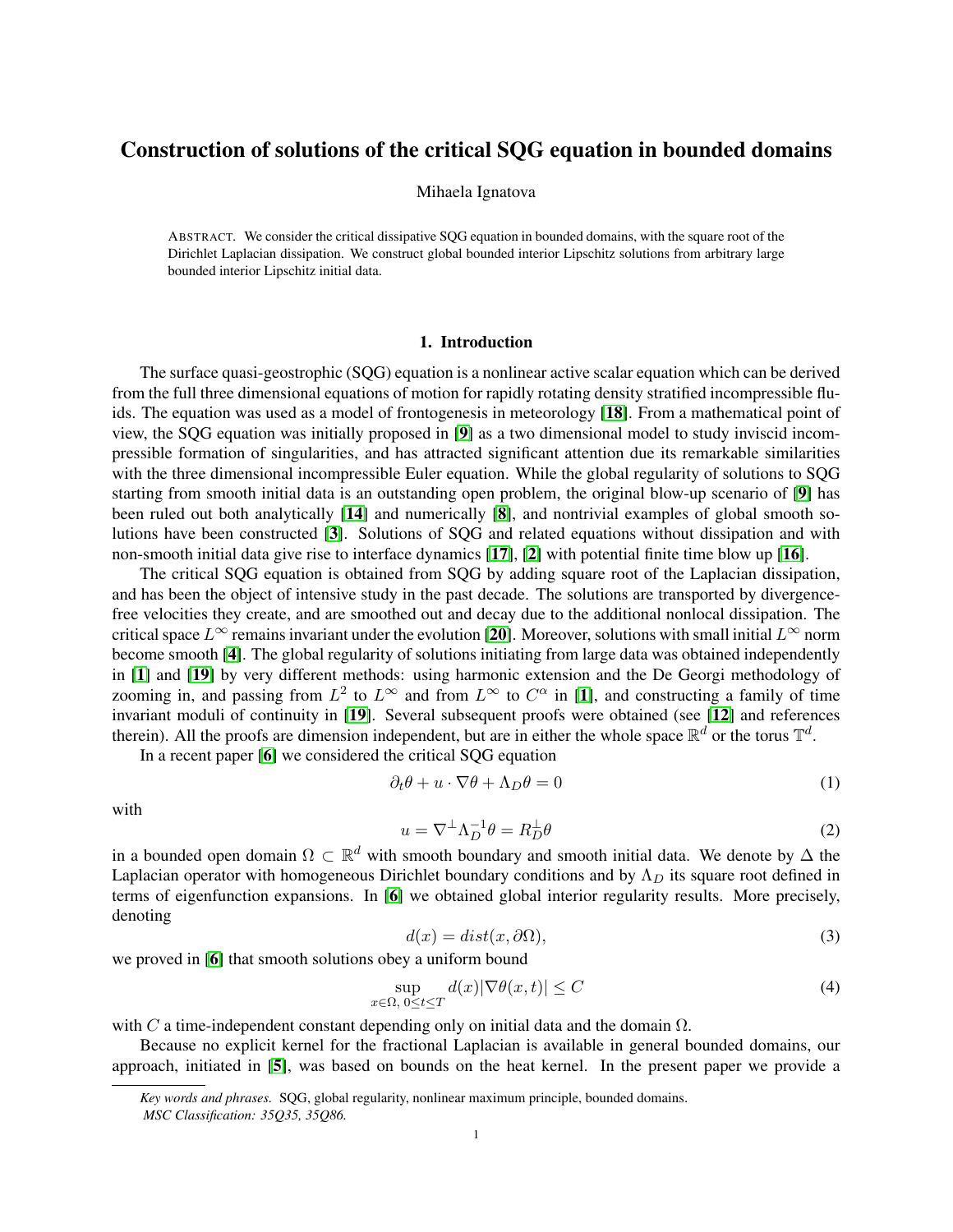2 MIHAELA IGNATOVA

The  $\epsilon$ -approximate equations of the critical SQG are defined by

<span id="page-1-0"></span>
$$
\partial_t \theta_{\epsilon} + u_{\epsilon} \cdot \nabla \theta_{\epsilon} + \Lambda_D \theta_{\epsilon} = 0, \tag{5}
$$

with

<span id="page-1-1"></span>
$$
u_{\epsilon} = \nabla^{\perp} \left( \Lambda_D^{-1} \right)_{\epsilon} \theta_{\epsilon}, \tag{6}
$$

using a spectral regularization of  $\Lambda_D^{-1}$  depending on a parameter  $\epsilon > 0$ ,

$$
\left(\Lambda_D^{-1}\right)_\epsilon \theta = \int_\epsilon^\infty t^{-\frac{1}{2}} e^{t\Delta} \theta dt. \tag{7}
$$

The main results of this paper are the following two theorems.

<span id="page-1-2"></span>THEOREM 1. Let  $\epsilon > 0$  and let  $\theta_{\epsilon}(0) = \theta_0$  be an initial data,  $\theta_0 \in W^{1,\infty}(\Omega)$ . The  $\epsilon$ -approximation [\(5\)](#page-1-0)–[\(6\)](#page-1-1) of the critical SQG has a unique, global, smooth up to the boundary solution. Let  $T \geq 0$ . The *solution obeys the uniform in time bounds*

$$
\sup_{t\in[0,T]}\|\theta_{\epsilon}(t)\|_{L^{\infty}(\Omega)} \le \|\theta_0\|_{L^{\infty}(\Omega)},
$$
\n(8)

$$
\sup_{t \in [0,T]} \|\theta_{\epsilon}(t)\|_{C^{\alpha}(\Omega)} \le C \|\theta_0\|_{C^{\alpha}(\Omega)} \tag{9}
$$

*with* C *depending only on*  $\Omega$  *but not on*  $\epsilon$ *, and* 

$$
\sup_{x \in \Omega, t \in [0,T]} d(x) |\nabla \theta_{\epsilon}(x,t)| \le C \tag{10}
$$

*with C* depending on  $\Omega$  and  $\|\theta_0\|_{W^{1,\infty}(\Omega)}$  but not on  $\epsilon$ .

The sequence of approximations yields solutions of critical SQG.

<span id="page-1-3"></span>THEOREM 2. Let  $\theta_0 \in L^{\infty}(\Omega)$  and let  $T \geq 0$ . Any sequence of solutions of the *e-approximations of* SQG [\(5\)](#page-1-0)–[\(6\)](#page-1-1) with  $\epsilon \to 0$  contains a subsequence  $\theta_n$  converging strongly in  $L^2(0,T; L^2(\Omega))$  to a weak  $solution~\theta\in L^\infty(0,T;L^\infty(\Omega))\cap L^2(0,T;\mathcal{D}(\Lambda_D^\frac{1}{2}))$  *of the critical SQG [\(1\)](#page-0-1). If*  $\theta_0\in W^{1,\infty}(\Omega)$ *, then*  $\theta$  *obeys the uniform in time bound*

 $d(x)|\nabla \theta(x,t)| \leq C$ 

*with C depending only on*  $\Omega$  *and*  $\|\theta_0\|_{W^{1,\infty}(\Omega)}$ *.* 

The Hölder space  $C^{\alpha}(\Omega)$  for interior estimates used in the statement of Theorem [1](#page-1-2) is defined below.

DEFINITION 1. Let  $\Omega$  be a bounded domain and let  $0 < \alpha < 1$  be fixed. We say that  $\theta \in C^{\alpha}(\Omega)$  if  $\theta \in L^{\infty}(\Omega)$  and

$$
[f]_{\alpha} = \sup_{x \in \Omega} (d(x))^{\alpha} \left( \sup_{h \neq 0, |h| < d(x)} \frac{|f(x+h) - f(x)|}{|h|^{\alpha}} \right) < \infty. \tag{11}
$$

*The norm in*  $C^{\alpha}(\Omega)$  *is* 

$$
||f||_{C^{\alpha}} = ||f||_{L^{\infty}(\Omega)} + [f]_{\alpha}.
$$
\n(12)

The approximate equation  $(5)$ – $(6)$  is devised so that it maintains the structure of transport by a divergencefree vector field. Because of this requirement, the advecting velocity does not have a sparse representation in terms of the eigenfunctions of the Dirichlet Laplacian. Instead, the stream function has a neat representation and is smooth (for fixed  $\epsilon$ ). This is used to prove that the solutions of the nonlinear  $\epsilon$ -approximation are global and smooth up to the boundary. The strategy of proof of the  $\epsilon$ -uniform bounds in Theorem [1](#page-1-2) is similar to that of the proof of the a priori bounds of [[6](#page-14-13)]. First, in order to obtain a priori  $L^{\infty}$  bounds we use the convex damping inequality (a Córdoba-Córdoba type inequality) proved in [[5](#page-14-14)] for the Dirichlet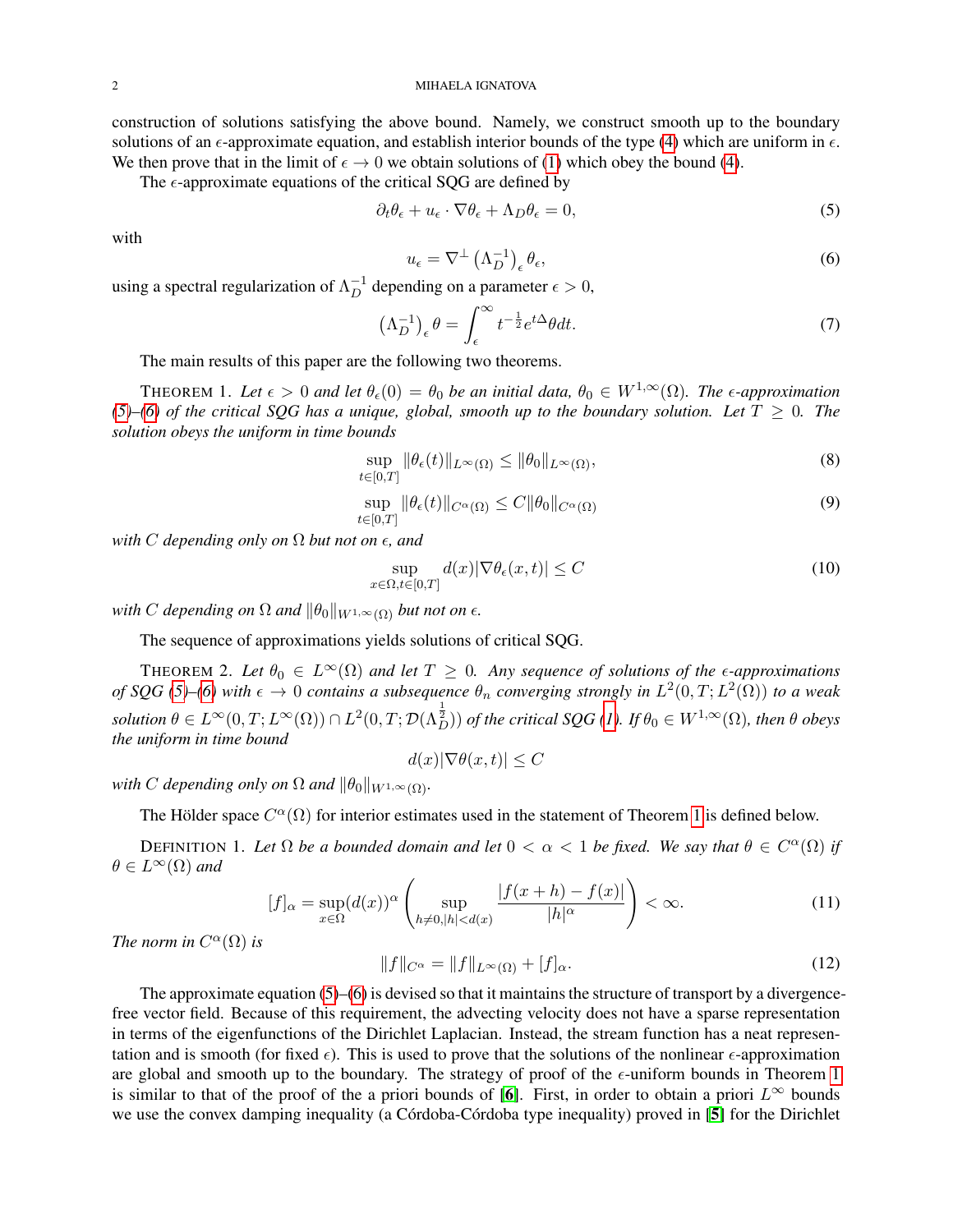3

 $\Lambda_D$ . The uniform  $L^{\infty}$  bounds are then used to bound finite difference quotients. These bounds employ nonlinear lower bounds for the fractional Laplacian with Dirichlet boundary conditions, in the spirit of [[11](#page-14-15)]. A version for derivatives in bounded domains, proved in [[5](#page-14-14)], was modified for finite differences. In order to make sense of finite differences near the boundary in a manner suitable for transport, we use a family of good cutoff functions depending on a scale  $\ell$  (see Lemma [2\)](#page-4-0). The bounds for finite difference quotients require information about the commutator between the fractional Laplacian and finite difference or gradient operators. The commutators are nontrivial and are the main reason why the final results are uniform only in the interior of the domain. The above considerations pertain to the dissipative operator  $\Lambda_D$ . The drift term involves a non-spectral operator,  $R_D^{\perp}$ . We use bounds for  $R_D^{\perp}\theta$  which are based only on global a priori information on  $\|\theta\|_{L^{\infty}}$  and the nonlinear lower bounds. Such an approach was initiated in [[11](#page-14-15)] and [[12](#page-14-12)]. In the bounded domain case the method of proof has to be quite different because the kernels are not explicit, and the operators are not spectral. Once global interior  $C^{\alpha}(\Omega)$  bounds are obtained, in order to obtain global interior bounds for the gradient, we use a different nonlinear lower bound. This is a super-cubic bound which makes the gradient equation look subcritical in view of the acquired  $C^{\alpha}$  bounds.

The proof of Theorem [2](#page-1-3) is based on ideas of [[5](#page-14-14)] where we proved the existence of global weak solutions of [\(1\)](#page-0-1) in  $L^2(\Omega)$ . Using a similar approach together with weak continuity properties of the nonlinearity (as in [[20](#page-14-8)]), the existence of  $L^2$  weak solutions to the inviscid SQG in bounded domains was obtained in [[10](#page-14-16)] (see also [[7](#page-14-17)] for a proof by a vanishing viscosity approximation).

The paper is organized as follows: Section 2 is devoted to the proof of Theorem [1](#page-1-2) concerning the  $\epsilon$ -approximate equations. We first address nonuniform in  $\epsilon$  bounds leading to the global existence and uniqueness of smooth up to the boundary solutions. We then prove uniform in  $\epsilon$  bounds for the Riesz transforms of regularizations in a separate subsection. These together with nonlinear lower bounds and commutator estimates are used to establish global interior gradient bounds which are uniform in  $\epsilon$ . In Section 3 we give the proof of the passage to the limit as  $\epsilon \to 0$  and construction of solutions.

## 2. Proof of Theorem [1](#page-1-2)

**2.1. Nonuniform bounds.** We denote by  $w_j$  the  $L^2(\Omega)$ -normalized eigenfunctions of  $-\Delta$  with corresponding eigenvalues  $\lambda_i$ , counted with their multiplicities,

$$
-\Delta w_j = \lambda_j w_j \quad \text{in } \Omega,\tag{13}
$$

$$
w_{j\vert\partial\Omega} = 0,\tag{14}
$$

for  $j \in \mathbb{N}$ . It is well known that  $0 < \lambda_1 \leq ... \leq \lambda_j \to \infty$  and that  $-\Delta$  is a positive selfadjoint operator in  $L^2(\Omega)$  with domain  $\mathcal{D}(-\Delta) = H^2(\Omega) \cap H_0^1(\Omega)$ . Functional calculus can be defined using the eigenfunction expansion. In particular, for  $s \ge 0$  and f in  $\mathcal{D}(\Lambda_D^s) = \{f \in L^2(\Omega) : (\lambda_j^{\frac{s}{2}} f_j) \in \ell^2(\mathbb{N})\},\$ 

$$
\Lambda_D^s f = (-\Delta)^{\frac{s}{2}} f = \sum_{j=1}^{\infty} \lambda_j^s f_j w_j \tag{15}
$$

with coefficients

$$
f_j = \int_{\Omega} f(y) w_j(y) dy.
$$

We have the representation

$$
\left(\Lambda_D^s f\right)(x) = c_s \int_0^\infty \left[f(x) - e^{t\Delta} f(x)\right] t^{-1-\frac{s}{2}} dt\tag{16}
$$

for  $f \in \mathcal{D}(\Lambda_D^s)$ , where the heat operator  $e^{t\Delta}$  is given by

$$
(e^{t\Delta}f)(x) = \int_{\Omega} H_D(t, x, y) f(y) dy
$$
\n(17)

with kernel  $H_D(t, x, y)$ .

We recall from [[6](#page-14-13)] the lower bound that provides a strong boundary repulsive term.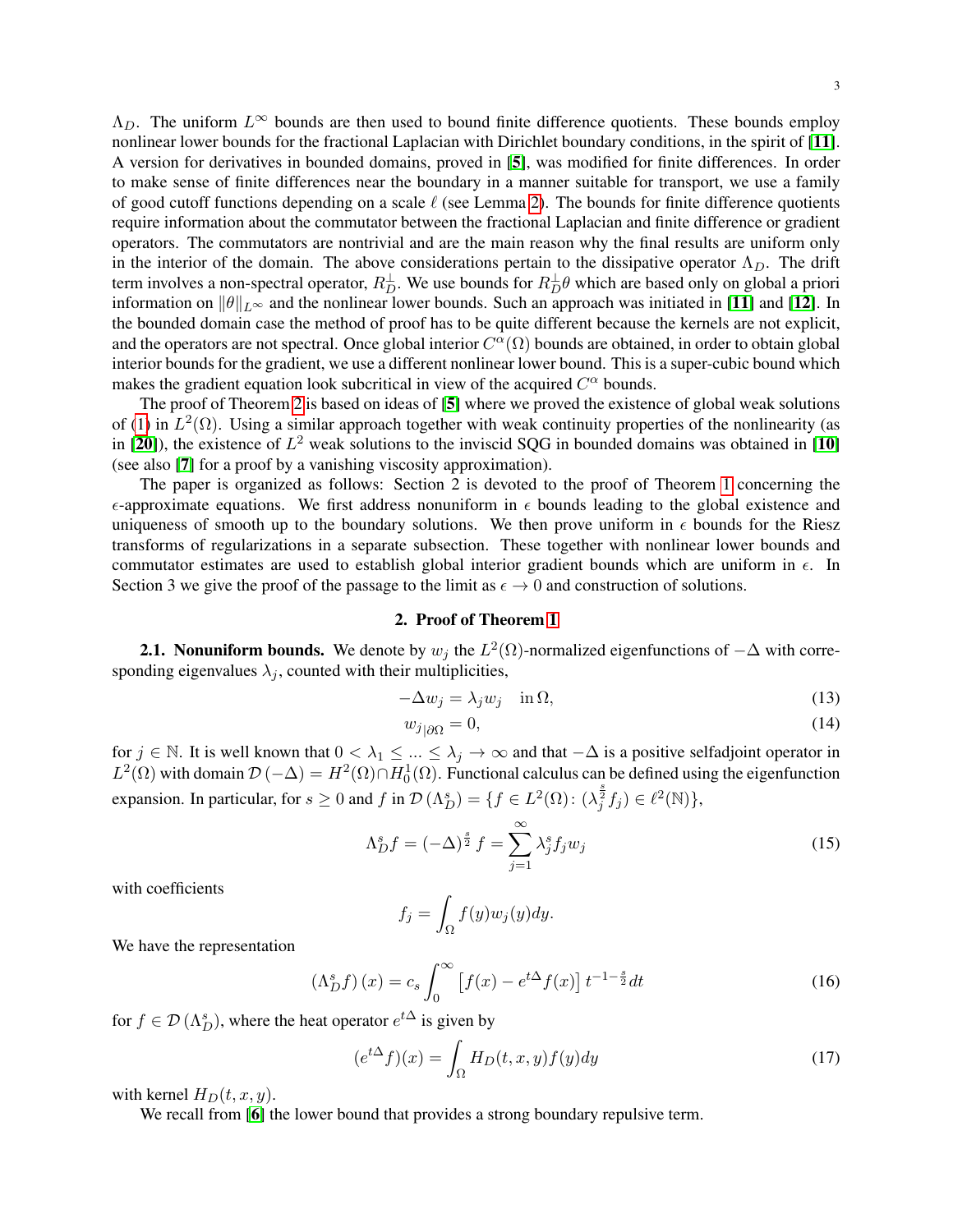#### 4 MIHAELA IGNATOVA

<span id="page-3-2"></span>PROPOSITION 1. Let  $\Omega$  *be a bounded domain with smooth boundary. Let*  $0 \le s < 2$ *. There exists a constant* c > 0 *depending only on the domain* Ω *and on* s*, such that, for any* Φ*, a* C 2 *convex function* satisfying  $\Phi(0) = 0$ , and any  $f \in C_0^{\infty}(\Omega)$ , the inequality

<span id="page-3-0"></span>
$$
\Phi'(f)\Lambda_D^s f - \Lambda_D^s(\Phi(f)) \ge \frac{c}{d(x)^s} \left(f\Phi'(f) - \Phi(f)\right) \tag{18}
$$

*holds pointwise in* Ω*.*

Let us remark here that if in particular  $s = 1$  and  $\Phi(f) = \frac{f^2}{2}$  $\frac{1}{2}$ , then the lower bound [\(18\)](#page-3-0) is

$$
D(f)(x) = f(x)\Lambda_D f(x) - \frac{1}{2}\Lambda_D(f(x)^2)
$$
  
=  $\frac{c_1}{2} \int_0^\infty t^{-\frac{3}{2}} dt \int_{\Omega} H_D(t, x, y) (f(x) - f(y))^2 dy + \frac{c_1}{2} f(x)^2 \Lambda_D 1$   
 $\ge \frac{c}{d(x)} f(x)^2$  (19)

for  $x \in \Omega$ , where c is a constant depending only on  $\Omega$ .

2.1.1. *Global existence of solutions to [\(5\)](#page-1-0)–[\(6\)](#page-1-1).* The construction of global smooth solutions up to the boundary to [\(5\)](#page-1-0)–[\(6\)](#page-1-1) is obtained by using Galerkin approximations, energy methods and the Aubin-Lions Lemma ([[5](#page-14-14), Theorem 4]). The Galerkin approximations are m-dimensional ODEs,

$$
\partial_t \theta_m + P_m \left( \left( \nabla^{\perp} \left( \Lambda_D^{-1} \right)_{\epsilon} \theta_m \right) \cdot \nabla \theta_m \right) + \Lambda_D \theta_m = 0 \tag{20}
$$

with initial data

<span id="page-3-4"></span>
$$
\theta_m(0) = P_m \theta_0 \tag{21}
$$

and where

$$
P_m f = \sum_{j=1}^m f_j w_j.
$$
\n<sup>(22)</sup>

Note that, while  $\psi_m = (\Lambda_D^{-1})$  $\left(D^{-1}\right)_{\epsilon}\theta_m \in P_m L^2(\Omega)$ , the velocity  $u_m = \nabla^{\perp}\psi_m \notin P_m L^2(\Omega)$ . The fact that  $u_m$ is divergence free and smooth follows from the smoothness of the eigenfunctions of the Dirichlet Laplacian. The Galerkin approximation is a priori bounded in  $P_m L^2(\Omega)$ , uniformly in m. The following lemma gives uniform bounds for derivatives at fixed  $\epsilon > 0$ .

<span id="page-3-1"></span>LEMMA 1. Let  $\epsilon > 0$  be fixed, let  $\theta \in L^2(\Omega)$  and let  $\psi = (\Lambda_D^{-1})^2$  $\binom{-1}{D}_\epsilon \theta$ . For any  $M \geq 0$ , we have  $\psi \in \mathcal{D}(\Lambda_D^M)$  and there exists a constant  $C_{M, \epsilon} > 0$  such that

<span id="page-3-3"></span>
$$
\|\Lambda_D^M \psi\|_{L^2(\Omega)} \le C_{M,\epsilon} \|\theta\|_{L^2(\Omega)}.
$$
\n
$$
(23)
$$

As a consequence, the velocities  $u_m$  are uniformly bounded in spaces of high regularity. The conclusion of the proof of existence of solutions to [\(5\)](#page-1-0)–[\(6\)](#page-1-1) is then done by passing to the limit  $m \to \infty$  while  $\epsilon > 0$  is fixed using the Aubin-Lions compactness lemma.

**Proof of Lemma [1.](#page-3-1)** For fixed  $\epsilon > 0$ , we write  $\theta$  and  $\psi = (\Lambda_D^{-1})$  $\begin{bmatrix} -1 \\ D \end{bmatrix}_{\epsilon}$   $\theta$  in terms of the eigenfunctions expansions:  $\theta = \sum_{j=1}^{\infty} \theta_j w_j$  and  $\psi = \sum_{j=1}^{\infty} \psi_j w_j$  with coefficients  $\theta_j = \int_{\Omega} \theta w_j$  and  $\psi_j = \int_{\Omega} \psi w_j$ , where

$$
\psi_j = \int_{\epsilon}^{\infty} t^{-\frac{1}{2}} e^{-t\lambda_j} \theta_j dt.
$$

We have

$$
|\psi_j| \le e^{-\frac{\epsilon}{2}\lambda_j} \left( \int_{\epsilon}^{\infty} t^{-\frac{1}{2}} e^{-\frac{t}{2}\lambda_j} dt \right) |\theta_j|,
$$

and changing the integration variable  $t\lambda_j = s$ ,

$$
\int_{\epsilon}^{\infty} t^{-\frac{1}{2}} e^{-\frac{t}{2}\lambda_j} dt = \left( \int_{\epsilon\lambda_j}^{\infty} s^{-\frac{1}{2}} e^{-\frac{s}{2}} ds \right) \lambda_j^{-\frac{1}{2}} \le \left( \int_0^{\infty} s^{-\frac{1}{2}} e^{-\frac{s}{2}} ds \right) \lambda_j^{-\frac{1}{2}} \le C \lambda_j^{-\frac{1}{2}},
$$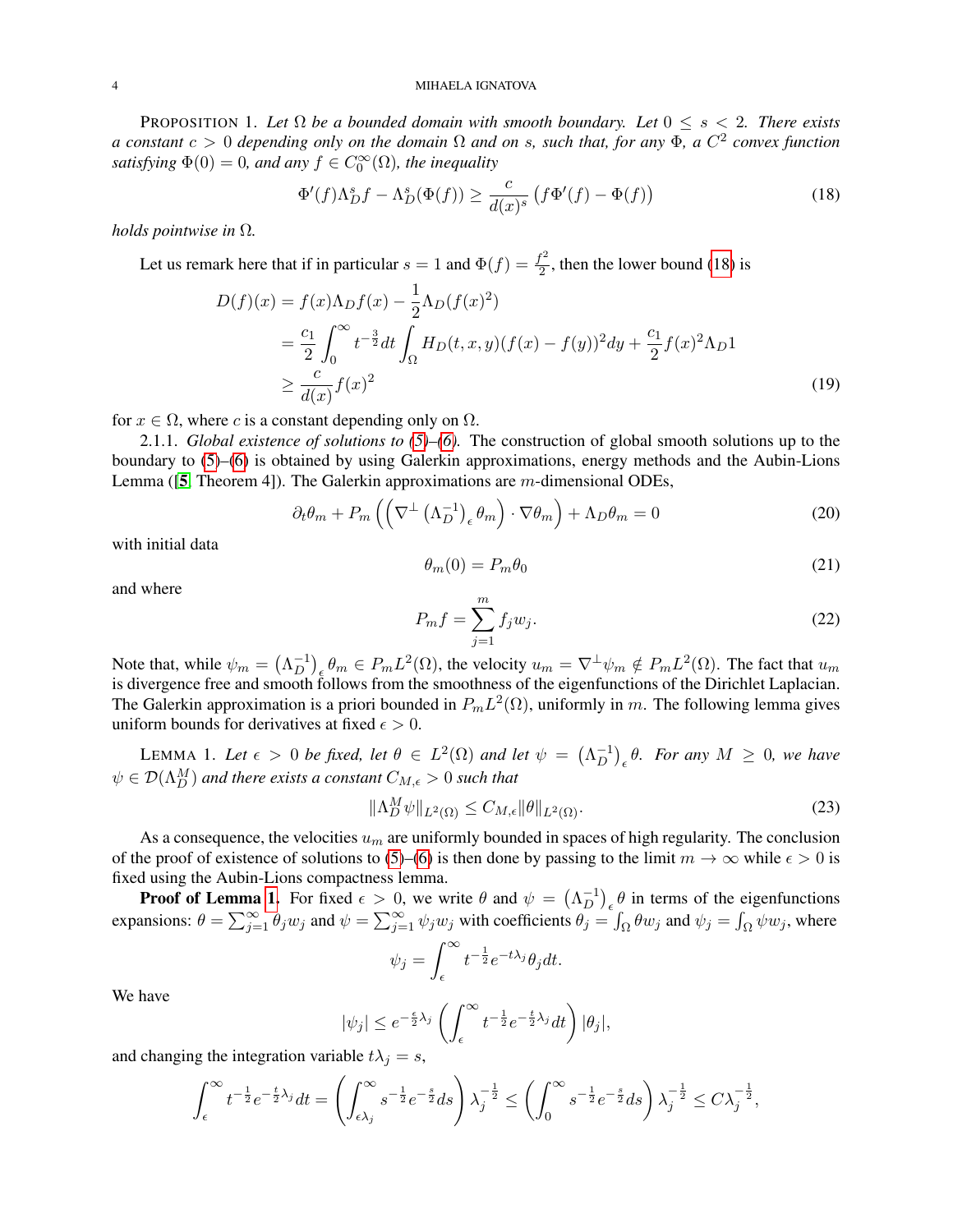leads to

$$
|\psi_j| \leq C \lambda_j^{-\frac{1}{2}} e^{-\frac{\epsilon}{2}\lambda_j} |\theta_j|.
$$

Therefore, for any  $M \geq 0$ 

$$
\|\Lambda_D^M \psi\|_{L^2}^2 = \sum_{j=1}^{\infty} \lambda_j^M |\psi_j|^2 \le C \sum_{j=1}^{\infty} \lambda_j^{M-1} e^{-\epsilon \lambda_j} |\theta_j|^2 \le C_M \epsilon^{-M+1} \|\theta\|_{L^2}^2,
$$

which concludes the proof of the lemma.

2.1.2. *Uniqueness of solutions to [\(5\)](#page-1-0)–[\(6\)](#page-1-1)*. Let  $\theta_i$ ,  $i = 1, 2$  be two solutions starting from the same initial data  $\theta_0$  in  $L^2(\Omega)$  with  $u_i = \nabla^{\perp} (\Lambda_D^{-1})$  $\bigcup_{D}^{-1}\big)_\epsilon \theta_i$ ,  $u_i|_{\partial\Omega} \cdot n = 0$  and  $\nabla \cdot u_i = 0$ . Denote  $\theta = \theta_1 - \theta_2$  and  $u = u_1 - u_2$ . Then  $\theta$  obeys the equation

$$
\partial_t \theta + u \cdot \nabla \theta_1 + u_2 \cdot \nabla \theta + \Lambda_D \theta = 0
$$

with initial data  $\theta_{|t=0} = 0$ . Taking  $L^2$ -inner product with  $\theta$  leads to

$$
\frac{1}{2}\frac{d}{dt}\|\theta\|_{L^2}^2 + \int_{\Omega} u \cdot \nabla \theta_1 \theta dx + \int_{\Omega} u_2 \cdot \nabla \theta \theta dx + \int_{\Omega} \theta \Lambda_D \theta dx = 0.
$$

Using the Sobolev embedding and the continuity of the embedding  $\mathcal{D}(\Lambda_D^s) \subset H^s(\Omega)$  for  $s \geq 0$ , we have

$$
\|\nabla \theta_1\|_{L^{\infty}} \le C \|\Lambda_D \psi_1\|_{H^{2+\delta}} \le \|\Lambda_D^{3+\delta} \psi_1\|_{L^2} \le C\epsilon^{-1-\delta/2} \|\theta_1\|_{L^2}
$$
(24)

holds for  $\delta > 0$ . By Proposition [1](#page-3-2) with  $s = 1$  and  $\Phi(\theta_1) = \theta_1^2/2$ , we get  $\|\theta_1(t)\|_{L^2(\Omega)} \le \|\theta_0\|_{L^2(\Omega)}$  for  $t \geq 0$ , and so  $\nabla \theta_1 \in L^{\infty}(\Omega)$  for  $t \geq 0$ . Now, observe that the second term is bounded

$$
\left|\int_{\Omega} u \cdot \nabla \theta_1 \theta dx\right| \leq \|u\|_{L^2} \|\nabla \theta_1\|_{L^\infty} \|\theta\|_{L^2} \leq \|\nabla \theta_1\|_{L^\infty} \|\theta\|_{L^2}^2,
$$

where

$$
||u||_{L^2} = ||\nabla^{\perp}\psi||_{L^2} = ||\Lambda_D\psi||_{L^2} \leq C_{\epsilon} ||\theta||_{L^2}
$$

by [\(23\)](#page-3-3) with  $M = 1$ . The third term vanishes after integration by parts with  $u_2$  divergence free and tangential to the boundary, and the last term is nonnegative. Thus

$$
\frac{1}{2}\frac{d}{dt}\|\theta\|_{L^2}^2 \le \|\nabla \theta_1\|_{L^\infty}\|\theta\|_{L^2}^2
$$

and the uniqueness follows from Gronwall's inequality.

**2.2. Uniform bounds.** We consider the  $\epsilon$ -approximate equation [\(5\)](#page-1-0)–[\(6\)](#page-1-1) with fixed initial data  $\theta_0 \in$  $W^{1,\infty}(\Omega)$ . By the convex damping inequality [\(18\)](#page-3-0) with  $s = 1$  we have the uniform in  $\epsilon$  bound

$$
\|\theta_{\epsilon}(t)\|_{L^{\infty}} \le \|\theta_0\|_{L^{\infty}}
$$
\n(25)

for  $t > 0$ .

Our approach is based on estimates on the finite differences  $\delta_h \theta(x) = \theta(x+h) - \theta(x)$ . These may not belong to the domain of the Dirichlet  $\Lambda_D$ ,  $H_0^1(\Omega)$ . For this reason, as in [[6](#page-14-13)], we use a family of good cutoff functions  $\chi$  depending on a length scale  $\ell$ :

<span id="page-4-0"></span>LEMMA 2. Let  $\Omega$  be a bounded domain with  $C^2$  boundary. For  $\ell > 0$  small enough (depending on  $\Omega$ ) *there exist cutoff functions*  $\chi$  *with the properties:*  $0 \leq \chi \leq 1$ ,  $\chi(y) = 0$  if  $d(y) \leq \frac{\ell}{4}$  $\frac{\ell}{4}$ ,  $\chi(y) = 1$  for  $d(y) \geq \frac{\ell}{2}$  $\frac{\ell}{2}$  $|\nabla^k \chi| \leq C \ell^{-k}$  *with* C *independent of*  $\ell$  *and* 

<span id="page-4-1"></span>
$$
\int_{\Omega} \frac{(1 - \chi(y))}{|x - y|^{d+j}} dy \le \frac{C}{d(x)^j}
$$
\n(26)

*and*

<span id="page-4-2"></span>
$$
\int_{\Omega} \frac{|\nabla \chi(y)|}{|x - y|^{d - \alpha}} \le \frac{C}{d(x)^{1 - \alpha}} \tag{27}
$$

*hold for*  $j > -d$ ,  $\alpha < d$  *and*  $d(x) \ge l$ *. We refer to such*  $\chi$  *as a "good cutoff".*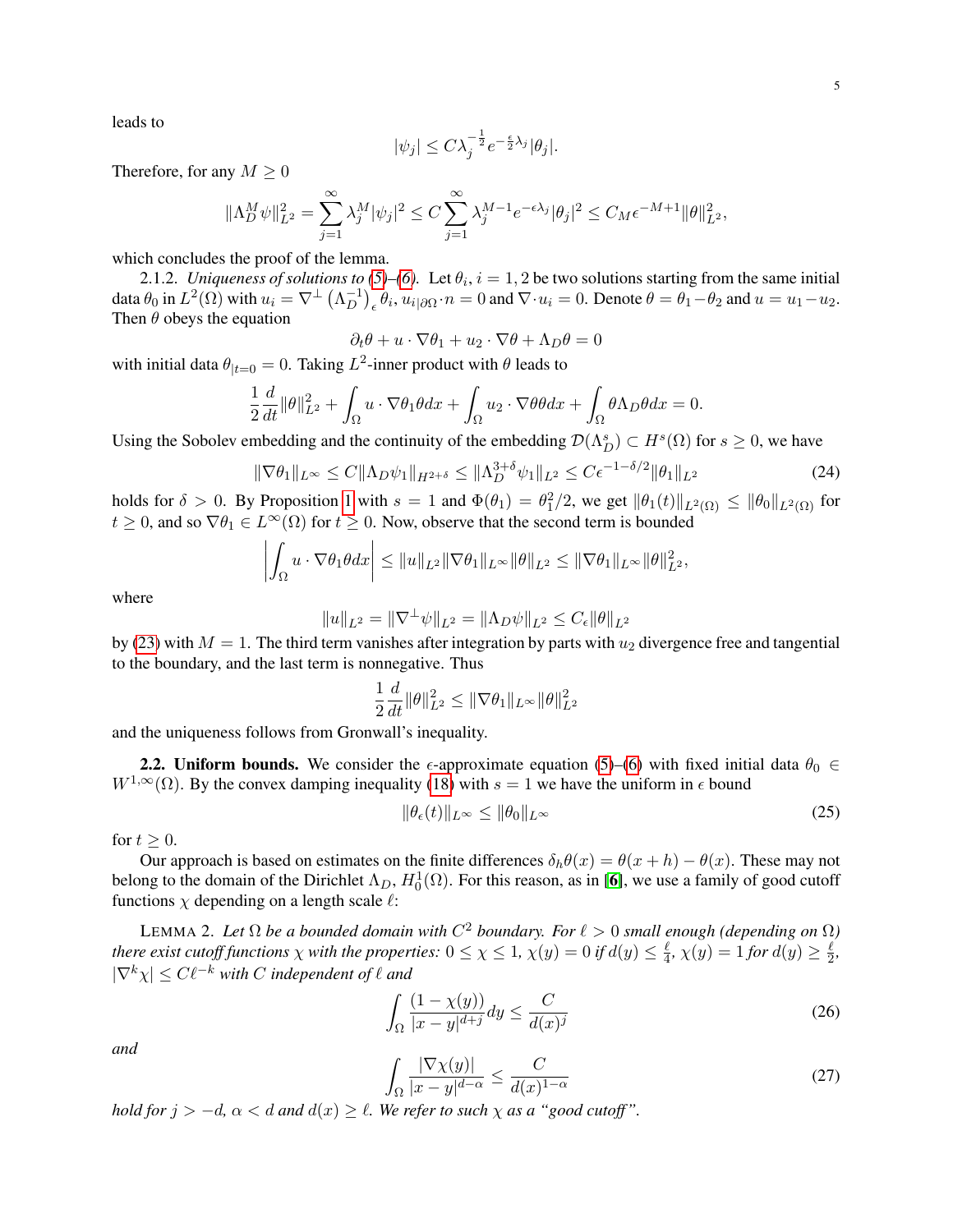2.2.1. *Uniform bounds for Riesz transforms regularizations.* Let  $\epsilon > 0$ . We consider u given by

<span id="page-5-0"></span>
$$
u = \nabla^{\perp} (\Lambda_D^{-1})_{\epsilon} \theta \tag{28}
$$

<span id="page-5-1"></span>and establish estimates of finite differences of u in terms of  $\theta$ , which are uniform in  $\epsilon$ .

THEOREM 3. *Let* χ *be a good cutoff as in Lemma [2](#page-4-0) above, and let* u *be defined by [\(28\)](#page-5-0). Then*

$$
|\delta_h u(x)| \le C \left( \sqrt{\rho D(f)(x)} + \|\theta\|_{L^\infty} \left( \frac{|h|}{d(x)} + \frac{|h|}{\rho} \right) + |\delta_h \theta(x)| \right) \tag{29}
$$

*holds for*  $d(x) \ge \ell$ ,  $\rho \le cd(x)$ ,  $f = \chi \delta_h \theta$ ,  $D(f)$  *defined in* [\(19\)](#page-3-4)*, and with* C *a constant depending only on*  $\Omega$  *and not on*  $\epsilon$ .

**Proof of Theorem [3.](#page-5-1)** Let  $\chi \in C_0^{\infty}(\Omega)$  be a good cutoff function with a fixed length scale  $\ell > 0$  which satisfies  $\chi(x) = 1$  if  $d(x) \ge \frac{\ell}{2}$  $\frac{\ell}{2}$ ,  $\chi(x) = 0$  if  $d(x) \leq \frac{\ell}{4}$  $\frac{\ell}{4}$ ,  $|\nabla \chi(x)| \leq C \ell^{-1}$ , [\(26\)](#page-4-1) and [\(27\)](#page-4-2). We take  $|h| \leq \frac{\ell}{14}$ . In view of the representation

$$
\left(\Lambda_D^{-1}\right)_\epsilon = \int_\epsilon^\infty t^{-\frac{1}{2}} e^{t\Delta} dt \tag{30}
$$

we have

$$
\delta_h u(x) = \int_{\epsilon}^{\infty} t^{-\frac{1}{2}} dt \int_{\Omega} \delta_h^x \nabla_x^{\perp} H_D(x, y, t) \theta(y) dy \tag{31}
$$

for  $x \in \Omega$  with  $d(x) \geq \frac{\ell}{4}$  $\frac{\ell}{4}$ . Let  $\rho = \rho(x, h) > 0$  be a length scale satisfying

$$
\rho \le cd(x),\tag{32}
$$

to be determined later. We split

$$
\delta_h u = \delta_h u^{in} + \delta_h u^{out} \tag{33}
$$

where

$$
\delta_h u(x)^{in} = \int_{\epsilon}^{\rho^2} t^{-\frac{1}{2}} dt \int_{\Omega} \delta_h^x \nabla_x^{\perp} H_D(x, y, t) \theta(y) dy \tag{34}
$$

and

$$
\delta_h u(x)^{out} = \int_{\rho^2}^{\infty} t^{-\frac{1}{2}} dt \int_{\Omega} \delta_h^x \nabla_x^{\perp} H_D(x, y, t) \theta(y) dy.
$$
\n(35)

We recall important bounds on the Dirichlet heat kernel [[6](#page-14-13), Appendix 1]:

<span id="page-5-2"></span>
$$
\nabla_x \nabla_x H_D(x, y, t) \le C t^{-1 - \frac{d}{2}} e^{-\frac{|x - y|^2}{\tilde{K}t}},\tag{36}
$$

<span id="page-5-5"></span>
$$
\int_{\Omega} |(\nabla_x + \nabla_y) H_D(x, y, t)| dy \le Ct^{-\frac{1}{2}} e^{-\frac{d(x)^2}{Kt}} \tag{37}
$$

and

<span id="page-5-4"></span>
$$
\int_{\Omega} |\nabla_x (\nabla_x + \nabla_y) H_D(x, y, t)| dy \le Ct^{-1} e^{-\frac{d(x)^2}{\tilde{K}t}} \tag{38}
$$

valid for  $t \leq cd(x)^2$  and  $0 < t \leq T$ .

Using [\(36\)](#page-5-2), we have

<span id="page-5-6"></span>
$$
|\delta_h u^{out}(x)| \le C ||\theta||_{L^\infty} \frac{|h|}{\rho}.\tag{39}
$$

In order to bound  $\delta_h u^{in}$ , we write

$$
\delta_h u^{in}(x) = u_h(x) + v_h(x) \tag{40}
$$

where

<span id="page-5-7"></span>
$$
u_h(x) = \int_{\epsilon}^{\rho^2} t^{-\frac{1}{2}} dt \int_{\Omega} \nabla_x^{\perp} H(x, y, t) (\chi(y) \delta_h \theta(y) - \chi(x) \delta_h \theta(x)) dy \tag{41}
$$

and

<span id="page-5-3"></span>
$$
v_h(x) = v_1(x) + v_2(x) + v_3(x) + \chi(x)\delta_h\theta(x)v_4(x)
$$
\n(42)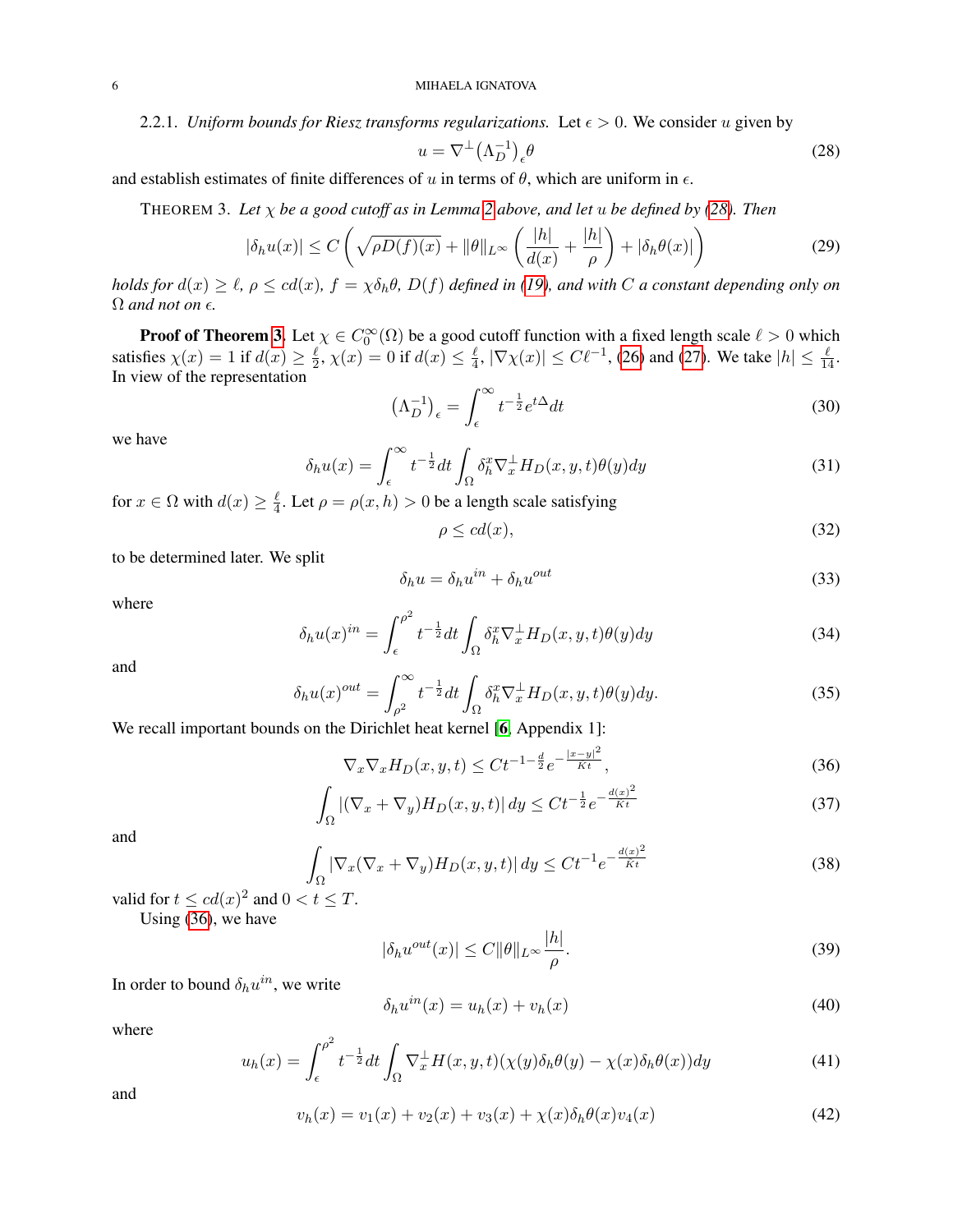with

$$
v_1(x) = \int_{\epsilon}^{\rho^2} t^{-\frac{1}{2}} dt \int_{\Omega} \nabla_x^{\perp} (H_D(x+h, y, t) - H_D(x, y, t))(1 - \chi(y)) \theta(y) dy,
$$
 (43)

$$
v_2(x) = \int_{\epsilon}^{\rho^2} t^{-\frac{1}{2}} dt \int_{\Omega} \nabla_x^{\perp} (H_D(x+h, y, t) - H_D(x, y-h, t)) \chi(y) \theta(y) dy,
$$
 (44)

$$
v_3(x) = \int_{\epsilon}^{\rho^2} t^{-\frac{1}{2}} dt \int_{\Omega} \nabla_x^{\perp} H_D(x, y, t) (\chi(y + h) - \chi(y)) \theta(y + h) dy,
$$
\n(45)

and

$$
v_4(x) = \int_{\epsilon}^{\rho^2} t^{-\frac{1}{2}} dt \int_{\Omega} \nabla_x^{\perp} H_D(x, y, t) dy.
$$
 (46)

We first estimate  $u_h$  using the bound on the heat kernel

<span id="page-6-0"></span>
$$
|\nabla H_D(x, y, t)| \le C \frac{1}{\sqrt{t}} \left( 1 + \frac{|x - y|}{\sqrt{t}} \right) H_D(x, y, t)
$$
\n(47)

for  $t \leq cd(x)^2$  and the Cauchy-Schwarz inequality

$$
|u_h(x)| \le C \int_{\epsilon}^{\rho^2} t^{-1} dt \int_{\Omega} \left( 1 + \frac{|x - y|}{\sqrt{t}} \right) H_D(x, y, t) (\chi(y) \delta_h \theta(y) - \chi(x) \delta_h \theta(x)) dy
$$
  

$$
\le C \sqrt{\rho} \left( \int_0^{\rho^2} t^{-\frac{3}{2}} dt \int_{\Omega} H_D(x, y, t) (\chi(y) \delta_h \theta(y) - \chi(x) \delta_h \theta(x))^2 dy \right)^{\frac{1}{2}}.
$$
 (48)

Thus, we have

<span id="page-6-1"></span>
$$
|u_h(x)| \le C\sqrt{\rho D(f)(x)},\tag{49}
$$

with  $f = \chi \delta_h \theta$ , because

$$
D(f)(x) = f(x)\Lambda_D f(x) - \frac{1}{2}\Lambda_D(f(x)^2) \ge \frac{c_1}{2} \int_0^{\rho^2} t^{-\frac{3}{2}} dt \int_{\Omega} H_D(x, y, t) (f(x) - f(y))^2 dy
$$

in view of [\(19\)](#page-3-4).

Next we estimate the terms in [\(42\)](#page-5-3). For  $v_1$  we write

$$
H_D(x+h, y, t) - H_D(x, y, t) = h \cdot \int_0^1 \nabla_x H_D(x + \lambda h, y, t) d\lambda
$$

and use [\(36\)](#page-5-2) and the fact that  $\int_{\epsilon}^{\rho^2}$  $\int_{\epsilon}^{\epsilon} t^{-\frac{3}{2} - \frac{d}{2}} e^{-\frac{p^2}{Kt}} dt \le C p^{-d-1}$  for  $p > 0$ :

$$
|v_1(x)| \le |h| \|\theta\|_{L^\infty} \int_0^1 d\lambda \int_\epsilon^{\rho^2} t^{-\frac{1}{2}} dt \int_\Omega |\nabla_x^{\perp} \nabla_x H_D(x + \lambda h, y, t)| (1 - \chi(y)) dy \tag{50}
$$

$$
\leq C|h|\|\theta\|_{L^{\infty}} \int_0^1 d\lambda \int_{\Omega} \frac{1 - \chi(y)}{|x + \lambda h - y|^{d+1}} dy. \tag{51}
$$

From [\(26\)](#page-4-1) with  $j = 1$  we get

$$
|v_1(x)| \le C \|\theta\|_{L^\infty} \frac{|h|}{d(x)}\tag{52}
$$

for  $d(x) \geq \ell$ . In order to estimate  $v_2$  we write

$$
H_D(x+h, y, t) - H_D(x, y-h, t) = h \cdot \int_0^1 (\nabla_x + \nabla_y) H_D(x + \lambda h, y + (\lambda - 1)h, t) d\lambda \tag{53}
$$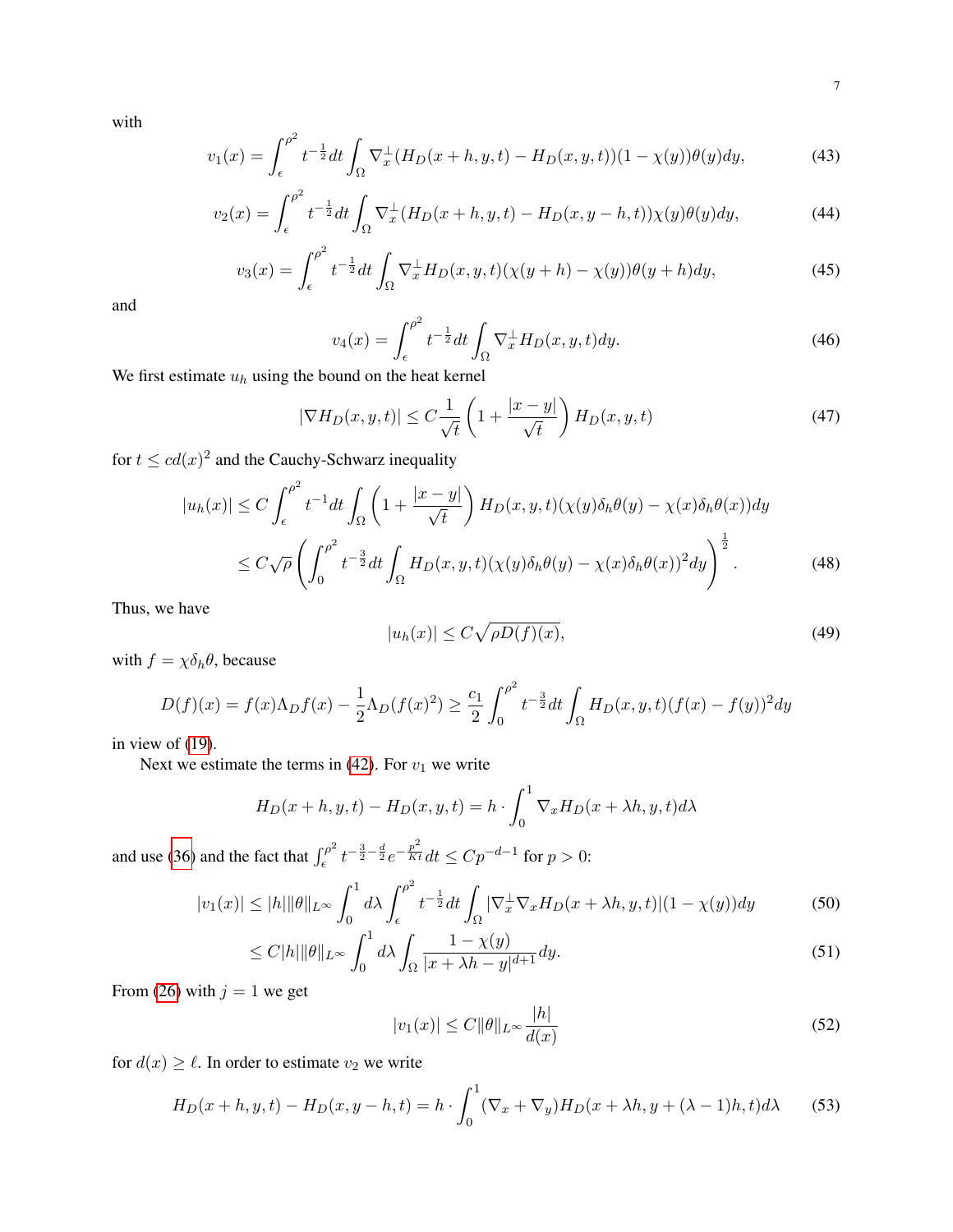and use [\(38\)](#page-5-4)

$$
|v_2(x)| \le |h| \|\theta\|_{L^\infty} \int_0^1 d\lambda \int_{\epsilon}^{\rho^2} t^{-\frac{1}{2}} dt \int_{\Omega} |\nabla_x^{\perp} (\nabla_x + \nabla_y) H_D(x + \lambda h, y + (\lambda - 1)h, t) |\chi(y) dy
$$
  

$$
\le C |h| \|\theta\|_{L^\infty} \int_0^1 d\lambda \int_{\epsilon}^{\rho^2} t^{-\frac{3}{2}} e^{-\frac{d(x)^2}{4Kt}} dt
$$
 (54)

and thus

$$
|v_2(x)| \le C \|\theta\|_{L^\infty} \frac{|h|}{d(x)}\tag{55}
$$

holds for  $d(x) \ge \ell$ . For  $v_3$  we use [\(47\)](#page-6-0), the upper bound  $H_D(x, y, t) \le Ct^{-\frac{d}{2}}e^{-\frac{|x-y|^2}{Kt}}$ , and the fact that  $\int_{c}^{\rho^2}$  $\int_{\epsilon}^{\rho^2} t^{-1-\frac{d}{2}} \left(1+\frac{p}{\sqrt{t}}\right)$  $\Big\} e^{-\frac{p^2}{Kt}}dt \leq Cp^{-d}$  for  $p > 0$  to get

$$
|v_3(x)| \le |h| \|\theta\|_{L^\infty} \int_{\epsilon}^{\rho^2} t^{-1} dt \int_{\Omega} \left(1 + \frac{|x - y|}{\sqrt{t}}\right) H_D(x, y, t) |\nabla \chi(y)| dy
$$
  
 
$$
\le C|h| \|\theta\|_{L^\infty} \int_{\Omega} \frac{|\nabla \chi(y)|}{|x - y|^d} dy.
$$
 (56)

Then, from [\(27\)](#page-4-2) we obtain

$$
|v_3(x)| \le C \|\theta\|_{L^\infty} \frac{|h|}{d(x)}\tag{57}
$$

for  $d(x) \geq \ell$ . Next, we split

$$
v_4(x) = v_5(x) + v_6(x)
$$

where

$$
v_5(x) = \int_{\epsilon}^{\rho^2} t^{-\frac{1}{2}} \int_{\Omega} \nabla_x^{\perp} H_D(x, y, t) \chi(y) dy
$$

and

$$
v_6(x) = \int_{\epsilon}^{\rho^2} t^{-\frac{1}{2}} \int_{\Omega} \nabla_x^{\perp} H_D(x, y, t) (1 - \chi(y)) dy.
$$

For  $v_5$  we write

$$
v_5(x) = \int_{\epsilon}^{\rho^2} t^{-\frac{1}{2}} dt \int_{\Omega} \left( (\nabla_x^{\perp} + \nabla_y^{\perp}) H_D(x, y, t) \right) \chi(y) dy
$$

$$
+ \int_{\epsilon}^{\rho^2} t^{-\frac{1}{2}} dt \int_{\Omega} H_D(x, y, t) \nabla_y^{\perp} \chi(y) dy,
$$
(58)

where we used integration by parts for the second term on the right hand side to make  $\nabla_y^{\perp}$  fall on  $\chi$ . From [\(37\)](#page-5-5), we have

$$
|v_5(x)| \le C \int_{\epsilon}^{\rho^2} t^{-1} e^{-\frac{d(x)^2}{Kt}} dt + C \int_{\epsilon}^{\rho^2} t^{-\frac{1}{2} - \frac{d}{2}} dt \int_{\Omega} e^{-\frac{|x-y|^2}{Kt}} |\nabla \chi(y)| dy
$$
  
 
$$
\le C \left( 1 + \log_+ \left( \frac{\rho}{d(x)} \right) \right) + C \rho \int_{\Omega} \frac{|\nabla \chi(y)|}{|x - y|^d} dy. \tag{59}
$$

By [\(27\)](#page-4-2) and because  $\rho \leq cd(x)$  we obtain

$$
|v_5(x)| \le C \tag{60}
$$

for  $d(x) \ge \ell$ , with C depending on  $\Omega$  but not on  $\ell$ . Finally, by [\(47\)](#page-6-0) and [\(26\)](#page-4-1)

$$
|v_6(x)| \le C \int_{\Omega} \frac{(1 - \chi(y))}{|x - y|^d} dy \le C \tag{61}
$$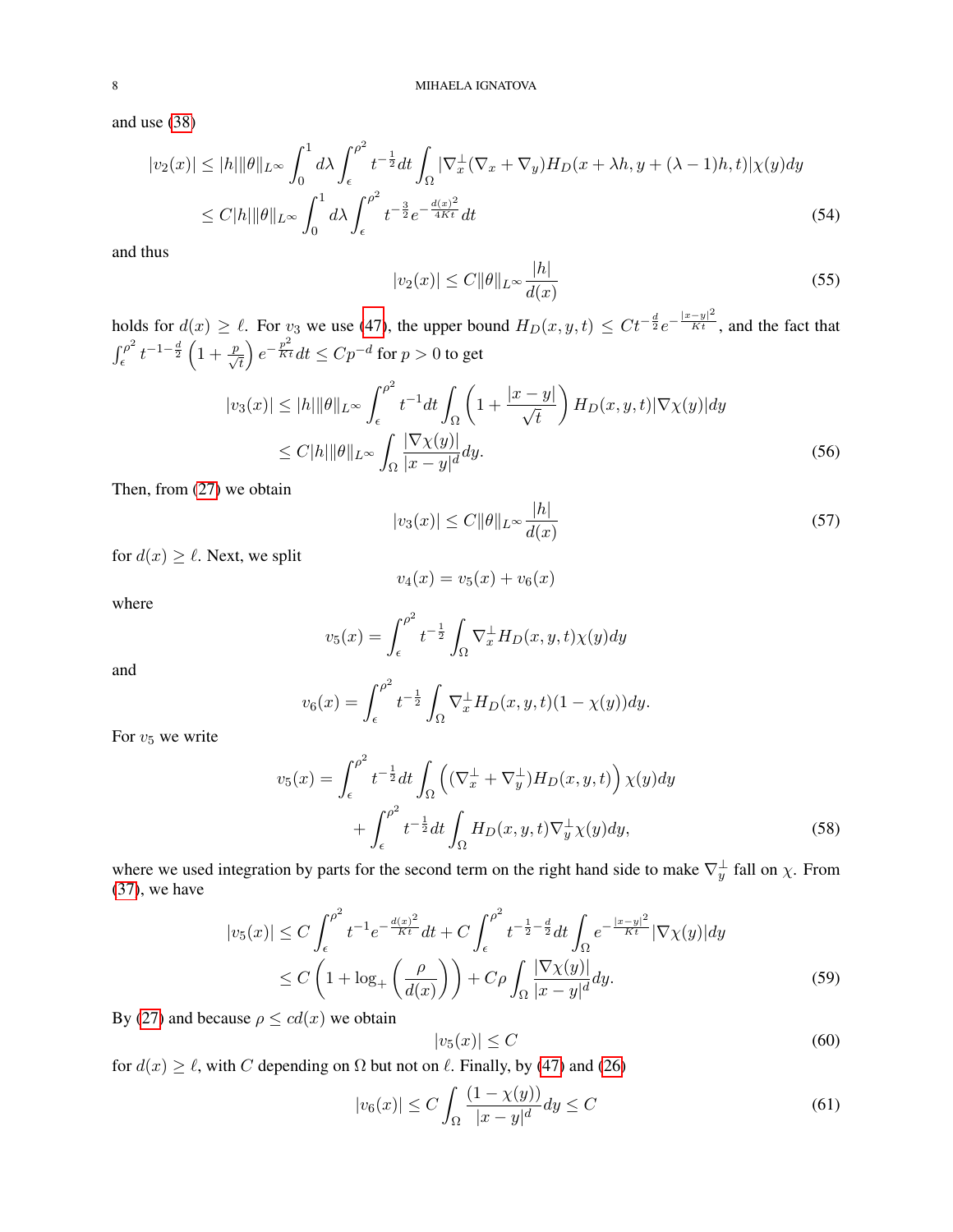for  $d(x) \geq \ell$ , with a constant independent of  $\ell$ . Thus,

$$
|v_4(x)| \le C \tag{62}
$$

for  $d(x) \leq \ell$ , with a constant C depending only on  $\Omega$ .

Summarizing, we obtain

<span id="page-8-0"></span>
$$
|v_h(x)| \le C \|\theta\|_{L^\infty} \frac{|h|}{d(x)} + C|\delta_h \theta(x)| \tag{63}
$$

for  $d(x) \ge \ell$ . Combining the estimates [\(39\)](#page-5-6), [\(49\)](#page-6-1) and [\(63\)](#page-8-0), the proof of the theorem is established. We next state the uniform in  $\epsilon$  bound for the gradient.

THEOREM 4. Let  $\chi$  *be a good cutoff with scale*  $\ell$  *and let u be given by [\(28\)](#page-5-0). Then* 

<span id="page-8-7"></span>
$$
|\nabla u(x)| \le C\left(\sqrt{\rho D(f)} + \|\theta\|_{L^{\infty}(\Omega)} \left(\frac{1}{d(x)} + \frac{1}{\rho}\right) + |\nabla \theta(x)|\right)
$$
(64)

*holds for*  $d(x) \ge \ell$ ,  $\rho \le cd(x)$  *and*  $f = \chi \nabla \theta$  *with a constant* C *depending only*  $\Omega$  *and not on*  $\epsilon$ *.* 

The proof is omitted because it is very similar to the one of Theorem [3.](#page-5-1)

2.2.2. *Uniform Hölder Bounds*. We prove the following uniform interior Hölder bound:

<span id="page-8-1"></span>THEOREM 5. Let  $\theta_{\epsilon}(x,t)$  be a solution of [\(5\)](#page-1-0)–[\(6\)](#page-1-1) in the smooth bounded domain  $\Omega$ . There exists a *constant*  $0 < \alpha < 1$  *depending only on*  $\|\theta_0\|_{L^{\infty}(\Omega)}$ *, and a constant*  $\Gamma > 0$  *depending on the domain*  $\Omega$  *such that*

<span id="page-8-8"></span>
$$
\sup_{t\geq 0} \|\theta_{\epsilon}(t)\|_{C^{\alpha}(\Omega)} \leq \Gamma \|\theta_0\|_{C^{\alpha}(\Omega)}\tag{65}
$$

*holds uniformly in*  $\epsilon$ *.* 

**Proof of Theorem [5.](#page-8-1)** For simplicity of notation we drop the subscript  $\epsilon$  on  $\theta_{\epsilon}$  and  $u_{\epsilon}$ . Let  $\chi$  be a good cutoff with scale  $\ell > 0$  and let  $|h| \leq \frac{\ell}{16}$ . From [\(5\)](#page-1-0) we obtain the equation for the localized finite difference  $\chi \delta_h \theta$ :

<span id="page-8-2"></span>
$$
(\partial_t + u \cdot \nabla + (\delta_h u) \cdot \nabla_h)(\delta_h \theta) + \Lambda_D(\chi \delta_h \theta) + C_h(\theta) = 0
$$
\n(66)

in  $\Omega$  when  $d(x) \ge \ell$  and where  $C_h(\theta)$  is the commutator given by

$$
C_h(\theta) = \chi \delta_h \Lambda_D \theta - \Lambda_D (\chi \delta_h \theta). \tag{67}
$$

In [\(66\)](#page-8-2) we used the fact that  $\chi(x) = 1$  for  $d(x) \ge \ell$  and the identity for the drift  $((\delta_h u(x)) \cdot \nabla) \theta(x + h) =$  $((\delta_h u(x)) \cdot \nabla_h) \delta_h \theta(x)$ . By [[6](#page-14-13), Lemma 3] there exists a constant  $\Gamma_0$  such that the commutator obeys

<span id="page-8-4"></span>
$$
|C_h(\theta)(x)| \le \Gamma_0 \frac{|h|}{d(x)^2} \|\theta\|_{L^\infty(\Omega)}\tag{68}
$$

for  $d(x) \ge \ell, |h| \le \frac{\ell}{16}$ , and  $\theta \in H_0^1(\Omega) \cap L^\infty(\Omega)$ . Multiplying the equation [\(66\)](#page-8-2) by  $\delta_h \theta$  we have

<span id="page-8-3"></span>
$$
\frac{1}{2}L_{\chi}(\delta_h\theta)^2 + D(f) + (\delta_h\theta)C_h(\theta) = 0
$$
\n(69)

where  $L<sub>\chi</sub>$  denotes the linear operator of transport and nonlocal diffusion

$$
L_{\chi}g = \partial_t g + u \cdot \nabla_x g + \delta_h u \cdot \nabla_h g + \Lambda_D(\chi^2 g) \tag{70}
$$

and where  $D(f)(x) = (f \Lambda_D f)(x) - \frac{1}{2}$  $\frac{1}{2}(\Lambda_D f^2)(x)$  with  $f = \chi \delta_h \theta$ . The latter obeys the pointwise nonlinear lower bound ([[6](#page-14-13), Theorem 5])

<span id="page-8-6"></span>
$$
D(f)(x) \ge \gamma_1 |h|^{-1} \frac{|f_d(x)|^3}{\|\theta\|_{L^\infty}} + \gamma_1 \frac{f^2(x)}{d(x)}\tag{71}
$$

in  $\Omega$  when  $d(x) \ge \ell$  and  $|h| \le \frac{\ell}{16}$  with

<span id="page-8-5"></span>
$$
|f_d(x)| = \begin{cases} |f(x)|, & \text{if } |f(x)| \ge M \|\theta\|_{L^{\infty}(\Omega)} \frac{|h|}{d(x)}, \\ 0, & \text{if } |f(x)| \le M \|\theta\|_{L^{\infty}(\Omega)} \frac{|h|}{d(x)}. \end{cases}
$$
(72)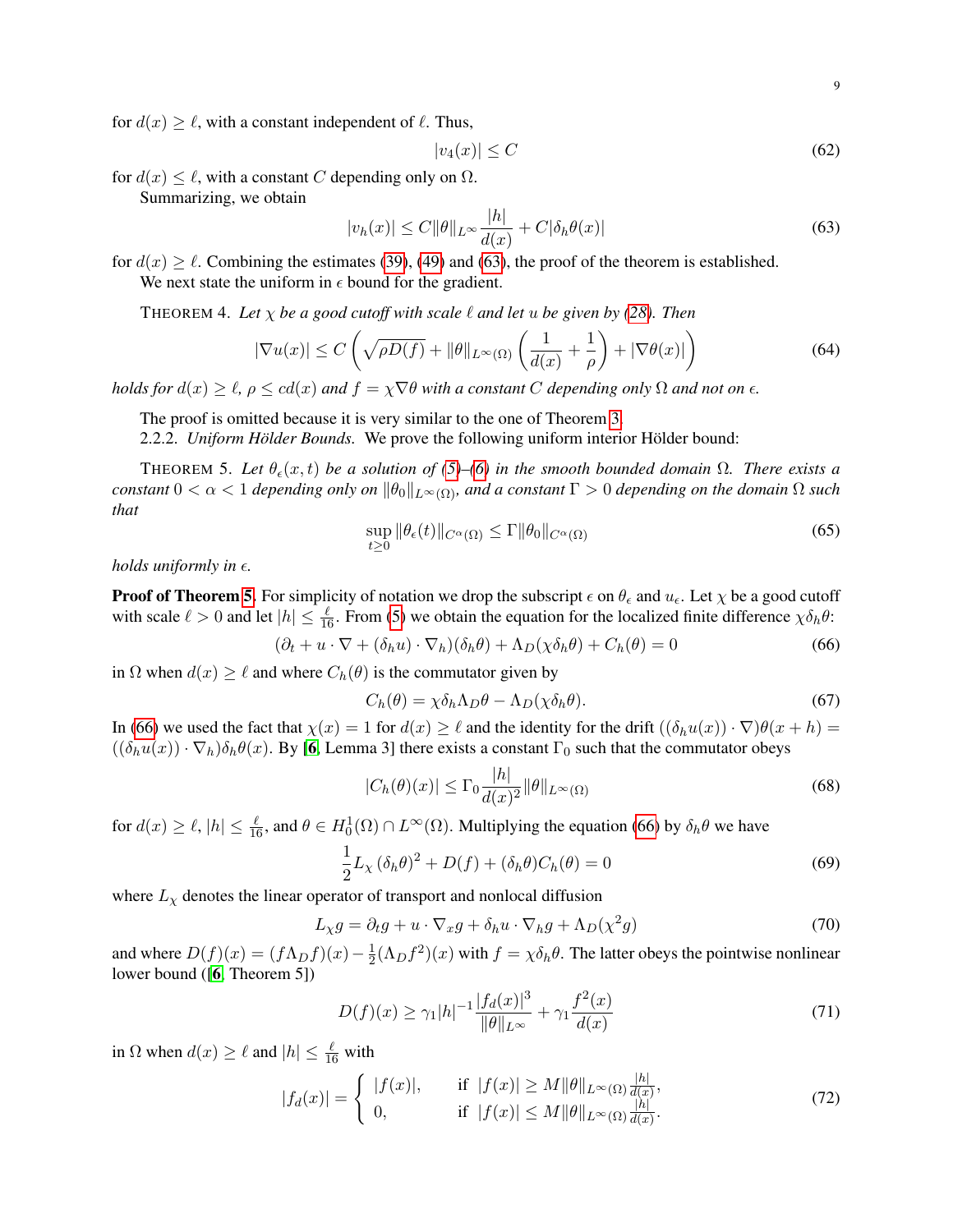Multiplying [\(69\)](#page-8-3) by  $|h|^{-2\alpha}$  where  $\alpha > 0$  will be chosen small enough we obtain

<span id="page-9-1"></span>
$$
\frac{1}{2}L_{\chi}\left(\frac{|\delta_h\theta|^2}{|h|^{2\alpha}}\right) + |h|^{-2\alpha}D(f) \le 2\alpha \frac{|\delta_h u|}{|h|}\left(\frac{|\delta_h\theta|^2}{|h|^{2\alpha}}\right) + |C_h(\theta)||\delta_h\theta||h|^{-2\alpha}.\tag{73}
$$

Observe that the factor  $2\alpha$  in the first term on the right side comes from the differentiation  $\delta_h u \cdot \nabla_h(|h|^{-2\alpha})$ and its smallness will be crucial below. We recall the bound on the finite differences  $\delta_h u$  from Theorem [3](#page-5-1)

<span id="page-9-0"></span>
$$
|\delta_h u(x)| \le C \left( \sqrt{\rho D(f)(x)} + \|\theta\|_{L^\infty} \left( \frac{|h|}{d(x)} + \frac{|h|}{\rho} \right) + |\delta_h \theta(x)| \right) \tag{74}
$$

which holds in  $\Omega$  for  $d(x) \geq \ell$ , for any  $\rho$  satisfying  $\rho \leq cd(x)$  (to be determined below), and with a constant C depending only on  $\Omega$  and not on  $\epsilon$ . Incorporating the estimates [\(68\)](#page-8-4) and [\(74\)](#page-9-0) in [\(73\)](#page-9-1), using the Cauchy-Schwarz inequality  $\sqrt{\rho D(f)} \leq \frac{1}{2}$  $\frac{1}{2}\rho + \frac{1}{2}D(f)$ , and absorbing the term containing  $D(f)$  with the left hand side, we get

$$
\frac{1}{2}L_{\chi}\left(\frac{|\delta_{h}\theta|^{2}}{|h|^{2\alpha}}\right) + \frac{1}{2}|h|^{-2\alpha}D(f) \leq C_{1}\alpha^{2}\rho|h|^{-2-2\alpha}|\delta_{h}\theta|^{4} + C_{1}\alpha\|\theta\|_{L^{\infty}}\left(\frac{1}{d(x)} + \frac{1}{\rho}\right)|h|^{-2\alpha}|\delta_{h}\theta|^{2} + C_{1}\alpha|h|^{-1-2\alpha}|\delta_{h}\theta|^{3} + \Gamma_{0}\frac{1}{d(x)^{2}}\|\theta\|_{L^{\infty}}|h|^{1-2\alpha}|\delta_{h}\theta|
$$
\n(75)

in  $\Omega$  for  $d(x) \ge \ell$  and  $|h| \le \frac{\ell}{16}$ . Now we choose  $\rho$  such that

<span id="page-9-2"></span>
$$
\rho = \begin{cases} |\delta_h \theta(x)|^{-1} |h| \|\theta\|_{L^\infty}, & \text{if } |\delta_h \theta(x)| \ge M_1 \|\theta\|_{L^\infty} \frac{|h|}{d(x)}, \\ d(x), & \text{if } |\delta_h \theta(x)| \le M_1 \|\theta\|_{L^\infty} \frac{|h|}{d(x)}, \end{cases}
$$
(76)

with  $M_1$  defined by

<span id="page-9-5"></span><span id="page-9-4"></span><span id="page-9-3"></span>
$$
M_1 = M + \sqrt{\frac{8\Gamma_0}{\gamma_1}} + 1,\tag{77}
$$

where M is the constant from [\(72\)](#page-8-5),  $\Gamma_0$  is the constant from [\(68\)](#page-8-4) and  $\gamma_1$  is the constant from [\(71\)](#page-8-6). This choice was made in order to use the lower bound on  $D(f)$  to estimate the contribution due to the inner piece  $u_h$  (see [\(41\)](#page-5-7) above) of  $\delta_h u$  and the contribution from the commutator  $C_h(\theta)$ .

To the end of the proof we distinguish between two cases based on the choice of  $\rho$  in [\(76\)](#page-9-2). The first case is when  $|\delta_h \theta(x)| \geq M_1 ||\theta||_{L^{\infty}} \frac{|h|}{d(x)}$  $\frac{|h|}{d(x)}$ . Then we have

$$
\frac{1}{2}L_{\chi}\left(\frac{|\delta_{h}\theta|^{2}}{|h|^{2\alpha}}\right) + \frac{1}{2}|h|^{-2\alpha}D(f) \leq C_{1}\left[(\alpha\|\theta\|_{L^{\infty}})^{2} + (2 + \frac{1}{M_{1}})\alpha\|\theta\|_{L^{\infty}}\right] \|\theta\|_{L^{\infty}}^{-1}|\delta_{h}\theta|^{3}|h|^{-1-2\alpha} + \Gamma_{0}\frac{1}{d(x)^{2}}\|\theta\|_{L^{\infty}}|\delta_{h}\theta||h|^{1-2\alpha}.
$$
\n(78)

In view of the definition of  $M_1$  in [\(77\)](#page-9-3),

$$
\Gamma_0 \frac{1}{d(x)^2} ||\theta||_{L^\infty} |\delta_h \theta(x)||h|^{1-2\alpha} \le \frac{\gamma_1}{8} ||\theta||_{L^\infty}^{-1} |\delta_h \theta(x)|^3 |h|^{-1-2\alpha}
$$

in this case. Now we choose  $\alpha$  small enough such that

<span id="page-9-6"></span>
$$
C_1 [( \alpha ||\theta ||_{L^{\infty}} )^2 + (2 + M_1^{-1}) \alpha ||\theta ||_{L^{\infty}} ] \le \frac{\gamma_1}{8}
$$
 (79)

holds. Thus from [\(78\)](#page-9-4), in the case when  $|\delta_h \theta(x)| \geq M_1 ||\theta||_{L^{\infty}} \frac{|h|}{d(x)}$  $\frac{|h|}{d(x)}$ , we obtain

<span id="page-9-7"></span>
$$
\frac{1}{2}L_{\chi}\left(\frac{|\delta_h\theta|^2}{|h|^{2\alpha}}\right) + \frac{1}{4}|h|^{-2\alpha}D(f) \le 0\tag{80}
$$

in  $\Omega$  for  $d(x) \ge \ell$  and  $|h| \le \frac{\ell}{16}$ .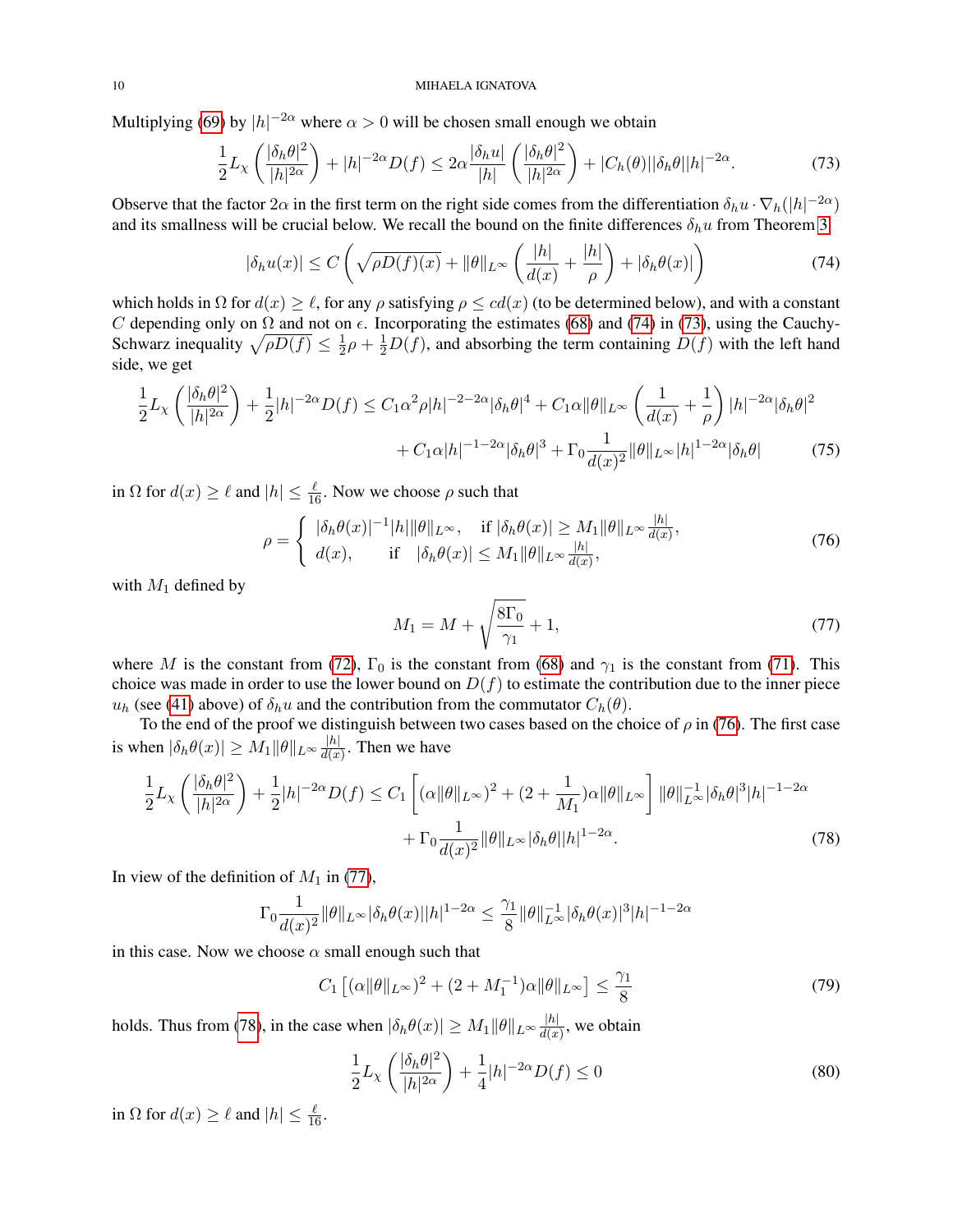The second case is when the opposite inequality holds, namely, when  $|\delta_h \theta(x)| \le M_1 \|\theta\|_{L^\infty} \frac{|h|}{d(x)}$  $\frac{|n|}{d(x)}$ . Then, using  $\rho = d(x)$ , from [\(75\)](#page-9-5) we obtain

$$
\frac{1}{2}L_{\chi}\left(\frac{|\delta_{h}\theta|^{2}}{|h|^{2\alpha}}\right) + \frac{1}{2}|h|^{-2\alpha}D(f) \le C_{1}\left[M_{1}^{2}(\alpha\|\theta\|_{L^{\infty}})^{2} + (M_{1} + 2)\alpha\|\theta\|_{L^{\infty}}\right] \frac{1}{d(x)}|\delta_{h}\theta|^{2}|h|^{-2\alpha} + \Gamma_{0}\frac{1}{d(x)^{2}}\|\theta\|_{L^{\infty}}|\delta_{h}\theta||h|^{1-2\alpha}.
$$
\n(81)

Now, by choosing  $\alpha$  small (with a factor of  $1/M_1^2$  smaller than in [\(79\)](#page-9-6)) such that

<span id="page-10-1"></span>
$$
C_1 M_1^2 \left[ (\alpha \|\theta\|_{L^\infty})^2 + (2 + M_1^{-1})\alpha \|\theta\|_{L^\infty} \right] \le \frac{\gamma_1}{8},\tag{82}
$$

we arrive at

$$
\frac{1}{2}L_{\chi}\left(\frac{|\delta_h\theta|^2}{|h|^{2\alpha}}\right) + \frac{1}{2}|h|^{-2\alpha}D(f) \le \frac{\gamma_1}{8}\frac{1}{d(x)}\left(\frac{|\delta_h\theta|^2}{|h|^{2\alpha}}\right) + \Gamma_0M_1\|\theta\|_{L^{\infty}}^2d(x)^{-3}|h|^{2-2\alpha}.\tag{83}
$$

Summarizing, in view of the inequalities [\(80\)](#page-9-7) and [\(83\)](#page-10-0), the damping term  $\frac{\gamma_1}{d(x)}|\delta_h\theta(x)|^2$  in [\(71\)](#page-8-6) and the choice of small  $\alpha$  in [\(82\)](#page-10-1), we have that

<span id="page-10-0"></span>
$$
L_{\chi}\left(\frac{|\delta_h \theta(x)|^2}{|h|^{2\alpha}}\right) + \frac{1}{2} \frac{\gamma_1}{d(x)} \left(\frac{|\delta_h \theta(x)|^2}{|h|^{2\alpha}}\right) \le B \tag{84}
$$

holds in  $\Omega$  for  $d(x) \ge \ell$  and  $|h| \le \frac{\ell}{16}$  where

$$
B = 2(16)^{-2+2\alpha} \Gamma_0 M_1 \|\theta\|_{L^\infty}^2 d(x)^{-1-2\alpha} = \Gamma_1 \frac{\gamma_1}{2} \|\theta\|_{L^\infty}^2 d(x)^{-1-2\alpha}
$$
(85)

with  $\Gamma_1$  depending on  $\Omega$  but not on  $\epsilon$ . We note that

<span id="page-10-3"></span>
$$
L_{\chi}\left(\frac{|\delta_h \theta(x)|^2}{|h|^{2\alpha}}\right) + \frac{1}{2} \frac{\gamma_1}{d(x)} \left(\frac{|\delta_h \theta(x)|^2}{|h|^{2\alpha}} - \Gamma_1 \ell^{-2\alpha} \|\theta\|_{L^{\infty}}^2\right) \le 0
$$
\n(86)

holds for any  $t > 0$ ,  $x \in \Omega$  with  $d(x) \ge \ell$  and  $|h| \le \frac{\ell}{16}$ .

We claim that for any  $\delta > 0$  and any  $T > 0$ 

<span id="page-10-2"></span>
$$
\sup_{d(x)\geq\ell,|h|\leq\frac{\ell}{16},0\leq t\leq T} \frac{|\delta_h\theta(x,t)|^2}{|h|^{2\alpha}} \leq (1+\delta) \left[ \sup_{d(x)\geq\ell,|h|\leq\frac{\ell}{16}} \frac{|\delta_h\theta_0(x)|^2}{|h|^{2\alpha}} + \Gamma_1 \ell^{-2\alpha} \|\theta_0\|_{L^\infty}^2 \right] \tag{87}
$$

holds uniformly in  $\epsilon$ . Indeed, let  $R = (1 + \delta) \left[ \sup_{d(x) \ge \ell, |h| \le \frac{\ell}{16}} \right]$  $|\delta_h \theta_0(x)|^2$  $\frac{\theta_0(x)|^2}{|h|^{2\alpha}} + \Gamma_1 \ell^{-2\alpha} \|\theta_0\|_{L^\infty}^2$  and assume by contradiction that there exist  $\tilde{t} \leq T$ ,  $\tilde{x} \in \Omega$  and  $\tilde{h}$  with  $d(\tilde{x}) \geq \ell$  and  $|\tilde{h}| \leq \frac{\ell}{16}$  such that the opposite inequality of [\(87\)](#page-10-2) holds, namely

$$
\frac{|\theta(\tilde{x} + \tilde{h}, \tilde{t}) - \theta(\tilde{x}, \tilde{t})|^2}{|\tilde{h}|^{2\alpha}} > R.
$$
 (88)

Because  $\theta$  is smooth, and by continuity in t,

$$
\sup_{d(x)\geq\ell,|h|\leq\frac{\ell}{16}}\frac{|\delta_h\theta(x,t)|^2}{|h|^{2\alpha}}\leq(1+\delta)\sup_{d(x)\geq\ell,|h|\leq\frac{\ell}{16}}\frac{|\delta_h\theta_0(x)|^2}{|h|^{2\alpha}}
$$

for a short time  $0 \le t \le t_1$ . Also, in particular,  $\theta$  is bounded in  $C^1$ , and there exists a constant C such that

$$
\sup_{d(x)\geq \ell, |h|\leq \frac{\ell}{16}} \frac{|\delta_h \theta(x)|^2}{|h|^2} \leq C
$$

on the time interval [0, T]. It follows that there exists  $\delta_1 > 0$  such that

$$
\sup_{d(x)\geq \ell, |h|\leq \delta_1} \frac{|\delta_h \theta(x)|^2}{|h|^{2\alpha}} \leq C\delta_1^{2-2\alpha} \leq \frac{R}{2}.
$$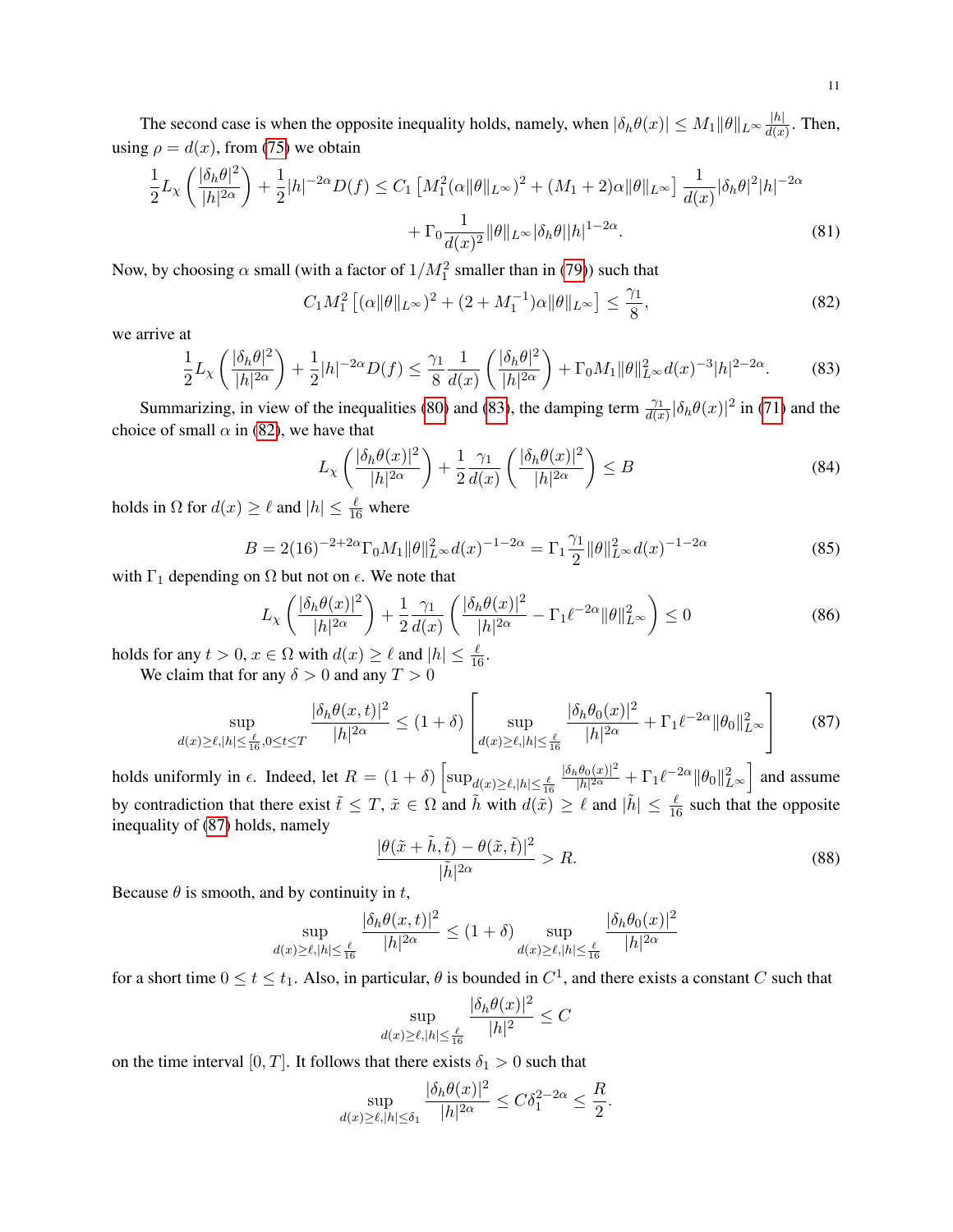In view of these considerations, we must have  $\tilde{t} > t_1$ ,  $|\tilde{h}| \ge \delta_1$ . Moreover, for any  $\tilde{t} > t_1$ , the maximum

$$
s(\tilde{t}) = \sup_{d(x) \ge \ell, |h| \le \frac{\ell}{16}} \frac{|\delta_h \theta(\tilde{t})|^2}{|h|^{2\alpha}}
$$

is attained on a compact set: there exist  $\bar{x} \in \Omega$  with  $d(\bar{x}) \ge \ell$  and  $\bar{h} \ne 0$  with  $\delta_1 \le |\bar{h}| \le \frac{\ell}{16}$  such that

<span id="page-11-0"></span>
$$
\frac{|\theta(\bar{x}+\bar{h},\tilde{t})-\theta(\bar{x},\tilde{t})|^2}{|\bar{h}|^{2\alpha}} = s(\tilde{t}) > R.
$$
\n(89)

At this maximum, from [\(86\)](#page-10-3), we have that

$$
\frac{d}{dt}\left(\frac{|\theta(\bar{x}+\bar{h},t)-\theta(\bar{x},t)|^2}{|\bar{h}|^{2\alpha}}\right)\Big|_{t=\tilde{t}}<0
$$

by using [\(89\)](#page-11-0) and the fact that the terms in  $L_\chi$  involving  $\nabla_x$  and  $\nabla_h$  vanish and  $\Lambda_D$  is nonnegative. Therefore there exists  $t' < \tilde{t}$  such that  $s(t') > s(\tilde{t})$ . This implies that  $\inf\{t > t_1 | s(t) > R\} = t_1$  which is absurd because we made sure that  $s(t_1) < R$ . Because  $\delta$  and T are arbitrary, from [\(87\)](#page-10-2) we arrive at

<span id="page-11-1"></span>
$$
\sup_{d(x)\geq\ell,|h|\leq\frac{\ell}{16},t\geq0}\frac{|\delta_h\theta(x)|^2}{|h|^{2\alpha}}\leq \left[\sup_{d(x)\geq\ell,|h|\leq\frac{\ell}{16}}\frac{|\delta_h\theta_0(x)|^2}{|h|^{2\alpha}}+\Gamma_1\ell^{-2\alpha}\|\theta_0\|_{L^\infty}^2\right],\tag{90}
$$

where  $\Gamma_1$  does not depend on  $\ell$ . For any fixed  $x \in \Omega$  we may take  $\ell$  such that  $\ell \leq d(x) \leq 2\ell$ . Then [\(90\)](#page-11-1) implies

$$
d(x)^{2\alpha} \frac{|\delta_h \theta(x,t)|^2}{|h|^{2\alpha}} \le \left[ \|\theta_0\|_{C^{\alpha}}^2 + \Gamma_1 2^{2\alpha} \|\theta_0\|_{L^{\infty}}^2 \right],\tag{91}
$$

which completes the proof of the theorem.

2.2.3. *Uniform Gradient bounds*. Here we establish global interior bounds for the gradient  $\nabla_e \theta$ , which are uniform in  $\epsilon$ .

<span id="page-11-2"></span>THEOREM 6. Let  $\theta_{\epsilon}(x,t)$  *be a solution of* [\(5\)](#page-1-0)–[\(6\)](#page-1-1) *in*  $\Omega$ *. There exists a constant* C which depends on  $\Omega$ *and*  $\|\theta_0\|_{W^{1,\infty}(\Omega)}$  *such that* 

$$
\sup_{x \in \Omega, t \ge 0} d(x) |\nabla \theta_{\epsilon}(x, t)| \le C
$$

*holds uniformly in*  $\epsilon$ *.* 

**Proof of Theorem [6](#page-11-2).** We omit the subscript  $\epsilon$  on the variables. Let  $\chi$  be a good cutoff with scale  $\ell > 0$ . We apply the gradient operator to [\(5\)](#page-1-0):

$$
(\partial_t + u \cdot \nabla) \nabla \theta + (\nabla u)^* \nabla \theta + \nabla \Lambda_D \theta = 0 \tag{92}
$$

where  $(\nabla u)^*$  denotes the transposed matrix of  $\nabla u$ . Then  $g = \nabla \theta$  obeys

<span id="page-11-3"></span>
$$
(\partial_t + u \cdot \nabla)g + \Lambda_D(\chi g) + C_{\chi}(\theta) + (\nabla u)^* g = 0
$$
\n(93)

in  $\Omega$ , where  $C_{\chi}(\theta) = \nabla \Lambda_D \theta - \Lambda_D \chi \nabla \theta$ . We multiply [\(93\)](#page-11-3) by g. Because  $\chi(x) = 1$  for  $d(x) \ge \ell$ , we obtain

$$
\frac{1}{2}L_{\chi}(g^{2}) + D(f) + gC_{\chi}(\theta) + g(\nabla u)^{*}g = 0
$$
\n(94)

in  $\Omega$  with  $d(x) \ge \ell$ , where  $f = \chi g$ ,  $D(f) = f \Lambda_D f - \frac{1}{2} \Lambda_D (f^2)$  and

$$
L_{\chi}(\phi) = \partial_t \phi + u \cdot \nabla \phi + \Lambda_D(\chi^2 \phi). \tag{95}
$$

We recall the commutator bound from [[6](#page-14-13)]: there exists a constant  $\Gamma_3$ , independent of  $\ell$  such that

<span id="page-11-4"></span>
$$
|C_{\chi}(\theta)(x)| \le \frac{\Gamma_3}{d(x)^2} \|\theta\|_{L^{\infty}(\Omega)} \tag{96}
$$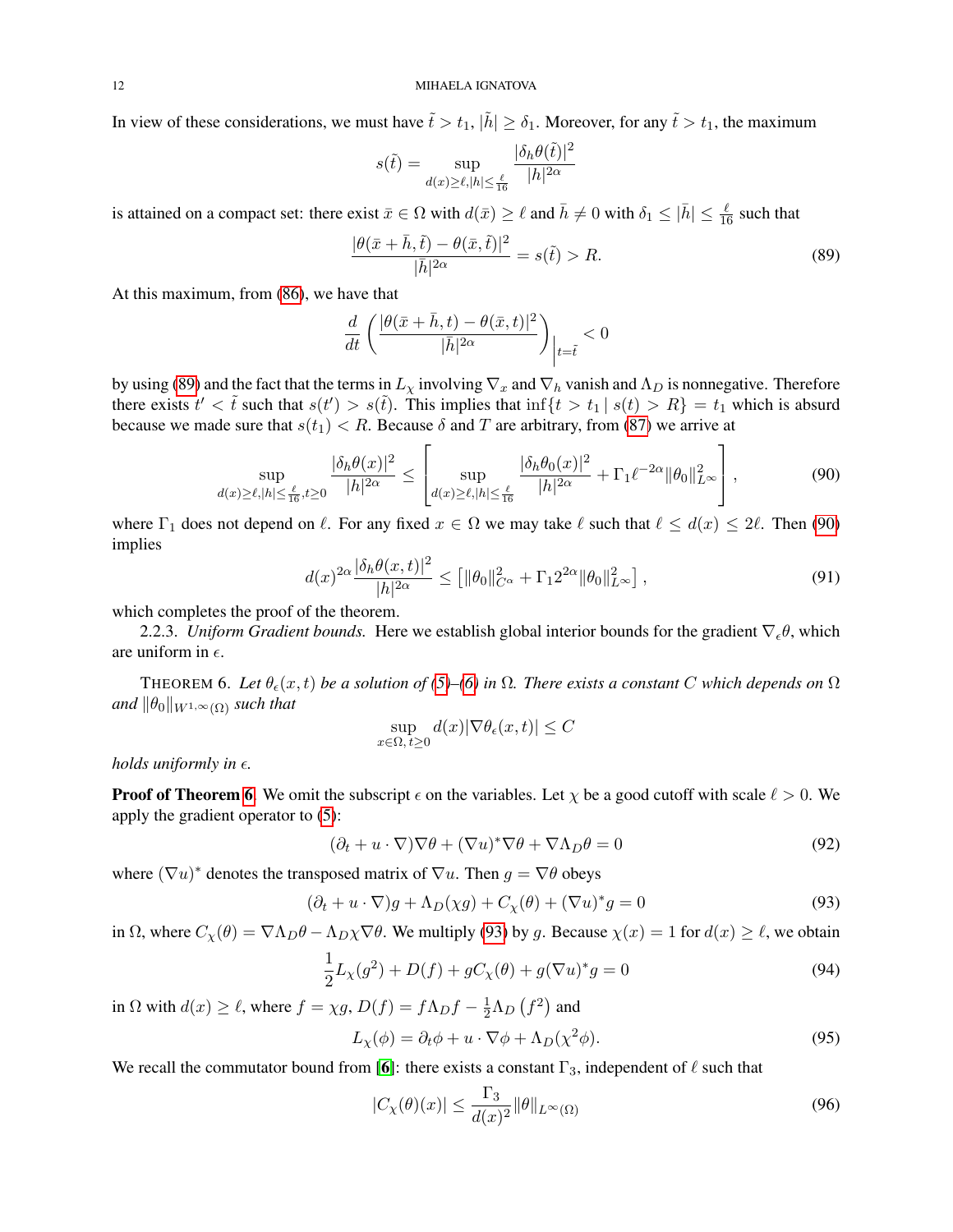in  $\Omega$  for  $d(x) \ge \ell$ . By [\(96\)](#page-11-4) and [\(64\)](#page-8-7) we obtain

<span id="page-12-0"></span>
$$
\frac{1}{2}L_{\chi}(g^2) + D(f) \le \frac{\Gamma_3}{d(x)^2}|g|\|\theta\|_{L^{\infty}(\Omega)} + C\left(\sqrt{\rho D(f)} + \|\theta\|_{L^{\infty}(\Omega)}\left(\frac{1}{d(x)} + \frac{1}{\rho}\right) + |\nabla\theta(x)|\right)g^2 \tag{97}
$$

for  $d(x) \ge \ell$  and  $\rho \le cd(x)$  to be determined below. Using the Cauchy-Schwarz inequality for the term involving  $D(f)$  on the right side of [\(97\)](#page-12-0), we get

<span id="page-12-1"></span>
$$
L_{\chi}(g^{2}) + D(f) \leq \frac{2\Gamma_{3}}{d(x)^{2}}|g||\theta\|_{L^{\infty}(\Omega)} + C_{4}\rho g^{4} + C_{4} \|\theta\|_{L^{\infty}(\Omega)} \left(\frac{1}{d(x)} + \frac{1}{\rho}\right)g^{2} + C_{4}|g|^{3} \qquad (98)
$$

for  $d(x) \ge \ell$ . Next, we use the super-cubic pointwise lower bound [[6](#page-14-13), Theorem 4] where  $0 < \alpha < 1$  is fixed and given in Theorem [5:](#page-8-1)

<span id="page-12-2"></span>
$$
D(f) \ge \gamma_2 \|\theta\|_{C^{\alpha}(\Omega)}^{-\frac{1}{1-\alpha}} |g|^{3+\frac{\alpha}{1-\alpha}} d(x)^{\frac{\alpha}{1-\alpha}} + \frac{\gamma_1}{d(x)} g^2 \tag{99}
$$

in  $\Omega$  when  $d(x) \ge \ell$  for  $|f(x)| \ge M \|\theta\|_{L^{\infty}(\Omega)} d(x)^{-1}$ . Observe that  $|g| = |f|$  when  $d(x) \ge \ell$ . We distinguish between two cases. First, in the case  $|g(x)| \ge M ||\theta||_{L^{\infty}(\Omega)} d(x)^{-1}$ , we choose

$$
\rho^{-1} = C_5|g(x)|.\tag{100}
$$

Then the right hand side of  $(98)$  becomes at most cubic in  $g$ :

$$
L_{\chi}(g^2) + D(f) \le K|g|^3,
$$
\n(101)

where

$$
K = \frac{2\Gamma_3}{M^2 \|\theta_0\|_{L^{\infty}(\Omega)}} + C_4 \left( \frac{1}{C_5} + \frac{1}{M} + C_5 \|\theta\|_{L^{\infty}(\Omega)} + 1 \right).
$$

In view of the super-cubic bound [\(99\)](#page-12-2), in this case we have that

<span id="page-12-3"></span>
$$
L_{\chi}(g^2) + |g|^3 \left(\gamma_2 \left(\|\theta\|_{C^{\alpha}(\Omega)}^{-\frac{1}{\alpha}} |g| d(x)\right)^{\frac{\alpha}{1-\alpha}} - K\right) \le 0\tag{102}
$$

holds for  $d(x) \ge \ell$ . Now, in the opposite case,  $|g(x)| \le M ||\theta||_{L^{\infty}} d(x)^{-1}$ , we choose

$$
\rho(x) = d(x) \tag{103}
$$

and obtain from [\(98\)](#page-12-1)

$$
L_{\chi}(g^2) + D(f) \le \frac{K_1}{d(x)^3},\tag{104}
$$

where

$$
K_1 = C_4 M^4 \|\theta\|_{L^{\infty}(\Omega)}^4 + C_4 M^3 \|\theta\|_{L^{\infty}(\Omega)}^3 + 2C_4 M^2 \|\theta\|_{L^{\infty}(\Omega)}^3 + 2M \Gamma_3 \|\theta\|_{L^{\infty}(\Omega)}^2.
$$
 (105)

By the convex damping inequality [[6](#page-14-13), Theorem 4]

$$
D(f) \ge \frac{\gamma_1}{d(x)}g^2,
$$

we obtain in this case

<span id="page-12-4"></span>
$$
L_{\chi}(g^2) + \frac{1}{d(x)} \left( \gamma_1 g^2(x) - \frac{K_1}{d(x)^2} \right) \le 0. \tag{106}
$$

Putting together [\(65\)](#page-8-8), [\(102\)](#page-12-3) and [\(106\)](#page-12-4), we obtain uniformly in  $\epsilon$ 

<span id="page-12-5"></span>
$$
\sup_{d(x)\geq \ell} |\nabla \theta(x,t)| \leq C \left[ \|\nabla \theta_0\|_{L^\infty(\Omega)} + \frac{P(\|\theta\|_{L^\infty(\Omega)})}{\ell} \right] \tag{107}
$$

where  $P(||\theta||_{L^{\infty}(\Omega)})$  is a polynomial of degree four. The proof is completed by choosing  $\ell$  depending on x, because the constants in [\(107\)](#page-12-5) do not depend on  $\ell$ .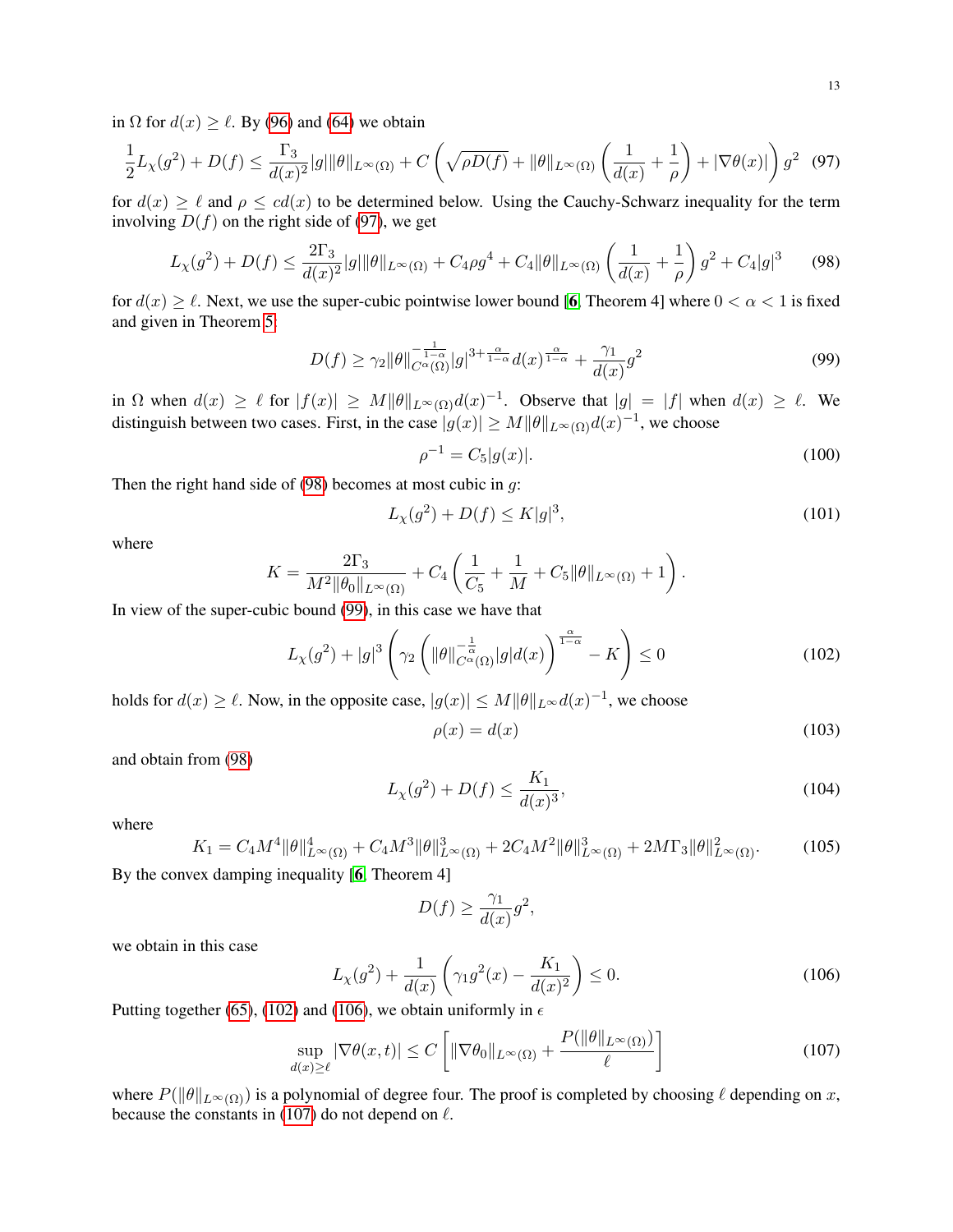#### 14 MIHAELA IGNATOVA

#### 3. Proof of Theorem [2](#page-1-3)

Let  $T > 0$  and let  $\epsilon_n \to 0$ . We denote  $\theta_n = \theta_{\epsilon_n}$  the solutions to the corresponding  $\epsilon_n$ -approximate equations

<span id="page-13-0"></span>
$$
\partial_t \theta_n + u_n \cdot \nabla \theta_n + \Lambda_D \theta_n = 0 \tag{108}
$$

where  $u_n = \nabla^{\perp} \psi_n = \nabla^{\perp} \int_{\epsilon_n}^{\infty} t^{-\frac{1}{2}} e^{t\Delta} \theta_n dt$  with initial data  $\theta_n(0) = \theta_0$  in  $L^2(\Omega)$ . From the energy inequality

$$
\frac{1}{2} \|\theta_n(T)\|_{L^2}^2 + \int_0^T \|\Lambda_D^{\frac{1}{2}}\theta_n\|_{L^2}^2 dt \le \frac{1}{2} \|\theta_0\|_{L^2}^2 \tag{109}
$$

it follows that  $\theta_n$  are uniformly bounded in  $L^{\infty}(0,T;L^2(\Omega))$  and  $L^2(0,T;\mathcal{D}(\Lambda_D^{\frac{1}{2}}))$ . Clearly

$$
||u_n||_{L^2} = ||\nabla^{\perp} \psi_n||_{L^2} = ||\Lambda_D \psi_n||_{L^2} = ||\theta_n||_{L^2} \le ||\theta_0||_{L^2}
$$

for all  $t \in [0,T]$ , hence  $u_n \theta_n$  are uniformly bounded in  $L^{\infty}(0,T; L^2(\Omega))$ . Then both  $u_n \cdot \nabla \theta_n = \nabla(u_n \theta_n)$ and  $\Lambda_D \theta_n$  are uniformly bounded in  $L^\infty(0,T;H^{-1}(\Omega))$ . Using the equation [\(108\)](#page-13-0), we obtain that  $\partial_t \theta_n$  are uniformly bounded in  $L^{\infty}([0,T]; H^{-1}(\Omega))$ . We then apply an Aubin-Lions lemma based on  $L^2$  in time, and with spaces  $\mathcal{D}(\Lambda_D^{\frac{1}{2}}) \subset\subset L^2(\Omega) \subset H^{-1}(\Omega)$ . Therefore, there exists a subsequence, denoted also by  $\theta_n$ , converging to some function  $\theta$  strongly in  $L^2([0,T] \times \Omega)$  and weekly in  $L^2(0,T; \mathcal{D}(\Lambda_D^{\frac{1}{2}}))$ . As a consequence, using that  $\nabla^{\perp}\Lambda_D^{-1}$  is a bounded linear operator,  $u_n$  converges strongly to  $u = \nabla^{\perp}\int_0^{\infty}t^{-\frac{1}{2}}e^{t\Delta}\theta dt$ in  $L^2([0,T] \times \Omega)$ . From here the product  $u_n \theta_n$  converges strongly to  $u\theta$  in  $L^1([0,T] \times \Omega)$ , which implies that the nonlinear terms  $u_n \cdot \nabla \theta_n$  converge to  $u \cdot \nabla \theta$  in the sense of distributions, in  $D'([0,T] \times \Omega)$ . This establishes that  $\theta$  is a weak solution to the critical SQG. More precisely,  $\theta$  satisfies the weak formulation

$$
\int_0^\infty \int_{\Omega} \theta \partial_t \phi \, dxdt + \int_0^\infty \int_{\Omega} u \theta \cdot \nabla \phi \, dxdt - \int_0^\infty \int_{\Omega} \Lambda_D^{\frac{1}{2}} \theta \Lambda_D^{\frac{1}{2}} \phi \, dxdt = 0
$$

for all  $\phi \in C_0^{\infty}([0, T] \times \Omega)$ . Moreover,  $\theta$  obeys the energy inequality

$$
\frac{1}{2} \|\theta(T)\|_{L^2}^2 + \int_0^T \|\Lambda_D^{\frac{1}{2}}\theta\|_{L^2}^2 dt \le \frac{1}{2} \|\theta_0\|_{L^2}^2.
$$
\n(110)

Now, assume that  $\theta_0 \in L^{\infty}(\Omega)$  and  $\sup_{x \in \Omega} d(x) |\nabla_x \theta_0(x)| \leq C$ . By Theorem [1](#page-1-2) we know that  $\theta_n$  are uniformly bounded in  $L^{\infty}(0,T;L^{\infty}(\Omega))$  and  $\sup_{x\in\Omega}d(x)|\nabla\theta_n(x)|\leq C$  for all  $t\in[0,T]$ . Let  $\varphi\in C_0^{\infty}(\Omega)$ with  $\int_{\Omega} |\varphi| dx \leq 1$ . There exists  $\delta > 0$  and a subdomain  $\Omega_{\delta} \subset \Omega$  with  $d(x) > \delta$  for any  $x \in \Omega_{\delta}$  such that supp  $\varphi \subset \Omega_{\delta}$ . Integrating by parts and using the strong convergence of  $\theta_n$  to  $\theta$  in  $L^2([0,T] \times \Omega)$ , we have

$$
\int_{\Omega} d(x)\partial_i \theta(x,t)\varphi(x)dx = -\int_{\Omega_\delta} \theta(x,t)\partial_i (d(x)\varphi(x))dx = \lim_{n \to \infty} -\int_{\Omega_\delta} \theta_n(x,t)\partial_i (d(x)\varphi(x))dx
$$
  
= 
$$
\lim_{n \to \infty} \int_{\Omega} d(x)\partial_i \theta_n(x,t)\varphi(x)dx
$$

for  $i = 1, 2$ , because the function  $d(x)$  is Lipschitz continuous and  $\nabla(d(x)\varphi(x))$  is bounded on  $\Omega$ . Then,

$$
\sup_{\varphi \in C_0^{\infty}(\Omega), ||\varphi||_{L^1} \le 1} \left| \int_{\Omega} d(x) \partial_i \theta(x, t) \varphi(x) dx \right| \le C,
$$

and by the density of  $C_0^{\infty}(\Omega)$  in  $L^1(\Omega)$  and the duality of  $L^{\infty}(\Omega)$  and  $L^1(\Omega)$ , we get  $\sup_{x\in\Omega}d(x)|\nabla\theta(x,t)|\leq$ C for all  $t \in [0, T]$ . Using a similar argument,  $\sup_{x \in \Omega} |\theta(x, t)| \leq C$  for all  $t \in [0, T]$ . This concludes the proof of the theorem.